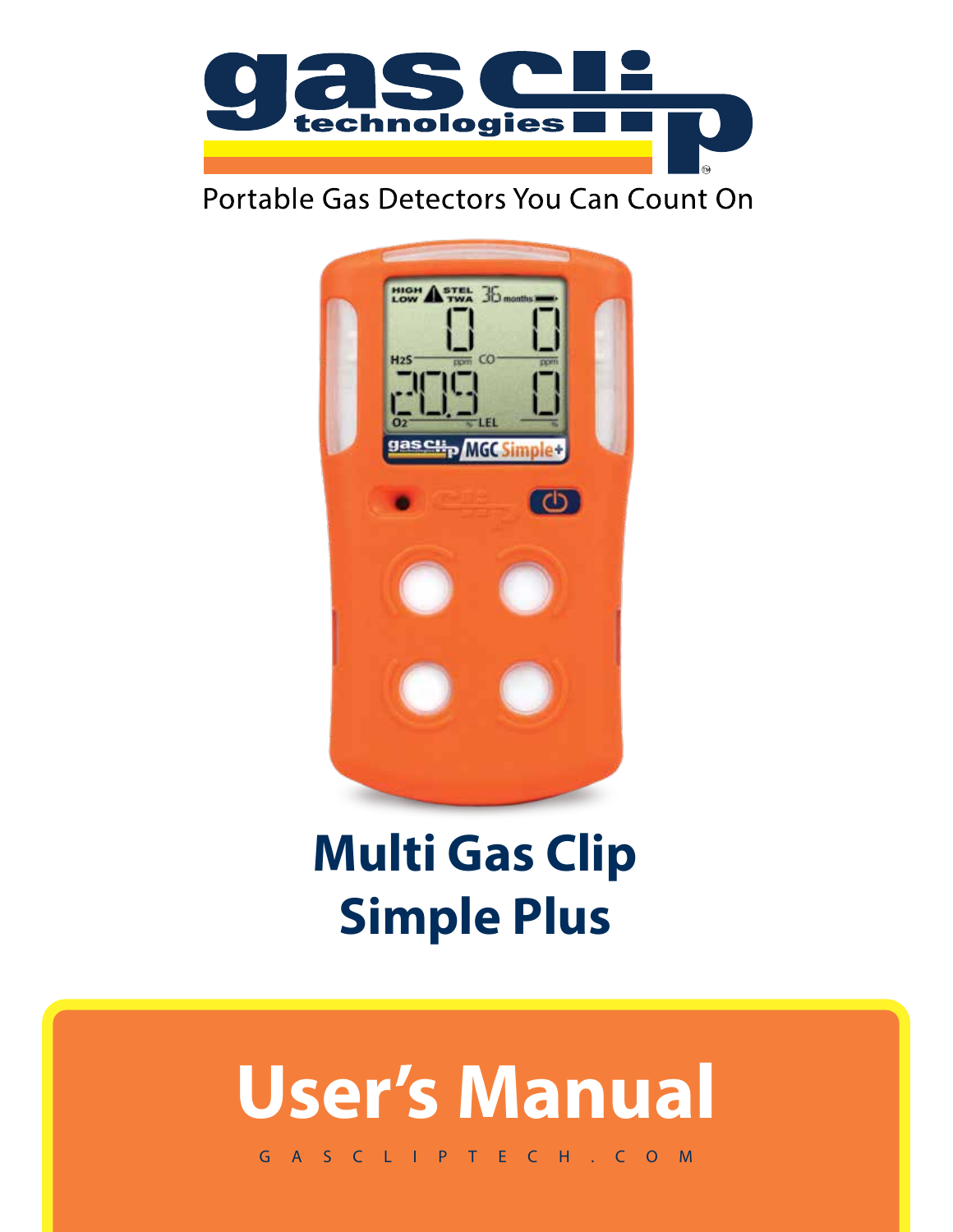

## **CONTENTS**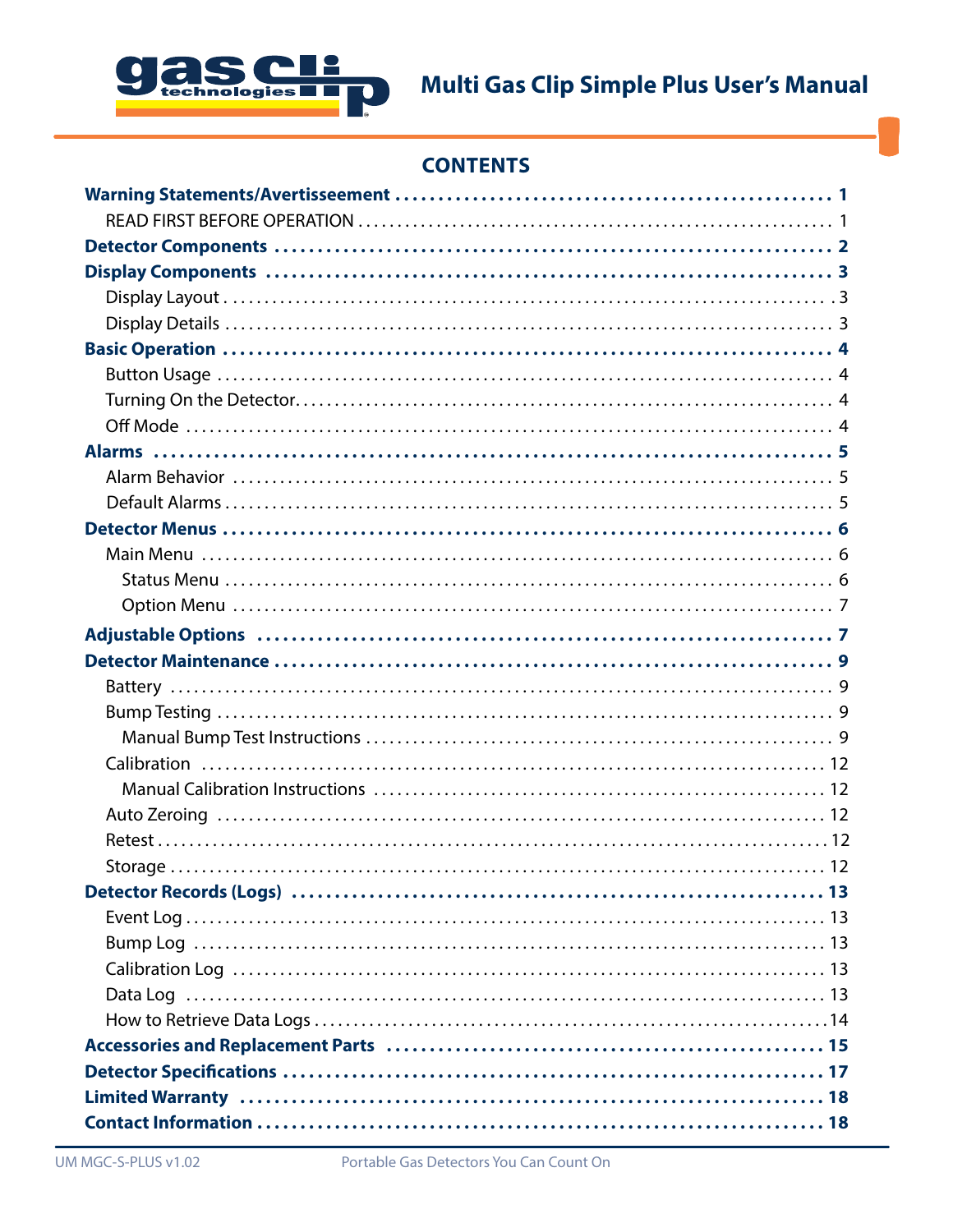

## WARNING STATEMENTS

- $\triangle$  Do not substitute components as this may interfere with the intrinsic safety of the device.
- $\triangle$  DO NOT substitute any other battery type than specified and supplied by Gas Clip Technologies.
- $\triangle$  Only use Gas Clip Technologies parts in the detector. Non-approved parts will void the warranty and are considered unsafe.
- Before each use, check that all sensor and alarm ports are clear of any obstructions, i.e. debris or blockage.
- The detector contains a lithium battery that must be disposed of by a qualified recycler. Check local regulations for proper disposal.
- $\triangle$  DO NOT use IR communications when an explosive atmosphere may be present.
- If you suspect any malfunction or have any technical problems, contact GCT at 1-877-525-0808.
- The battery may present a fire or chemical burn hazard if mistreated. Do not disassemble, heat above 100°C (212°F) or incinerate. Contact Gas Clip Technologies for replacement instructions. Use of another battery may present a risk of fire or explosion.
- $\triangle$  Keep new and used batteries away from children.
- $\triangle$  Do not expose the detector to sensor poisons such as, but not limited to: alcohol, citrus-based cleaners, silicones, lead compounds (e.g. tetraethyl lead), sulfur compounds, phosphorus, halogenated hydrocarbons and aerosols. Exposure to poisons may impair the accuracy and/or response time of the detector.
- If suspected sensor poisoning has occurred, recheck the detector (both calibrate and bump test).
- **Caution**: Before each day's usage, sensitivity must be tested on a known concentration of methane equivalent to 25-50% of full-scale concentration. Accuracy must be within 0-20% of actual methane concentration. Accuracy may be corrected by calibrating the detector.
- The detector should be bump tested before use with a known concentration of gas to confirm its ability to  $\triangle$ respond to gas. Calibrate the detector if the readings are not within the specified limits.
- Any rapid up-scale reading followed by a declining or erratic reading may indicate a gas concentration beyond upper scale limit which may be hazardous.
- $\triangle$  Strong Electromagnetic Interference (EMI) may cause incorrect operations.
- $\triangle$  Only the combustible gas detection portion of this instrument has been assessed for performance by CSA International.

# READ FIRST BEFORE OPERATION

Gas Clip Technologies (GCT) Multi Gas Clip Simple Plus (MGC-S-PLUS) detectors are personal safety devices designed to detect the presence of specific toxic gases: carbon monoxide (CO), hydrogen sulfide (H<sub>2</sub>S), oxygen (O<sub>2</sub>) and combustible gases/Lower Explosive Limit (LEL). Before operation, ensure that you have been properly trained on the use of the equipment and the appropriate actions to take in the event of an alarm condition.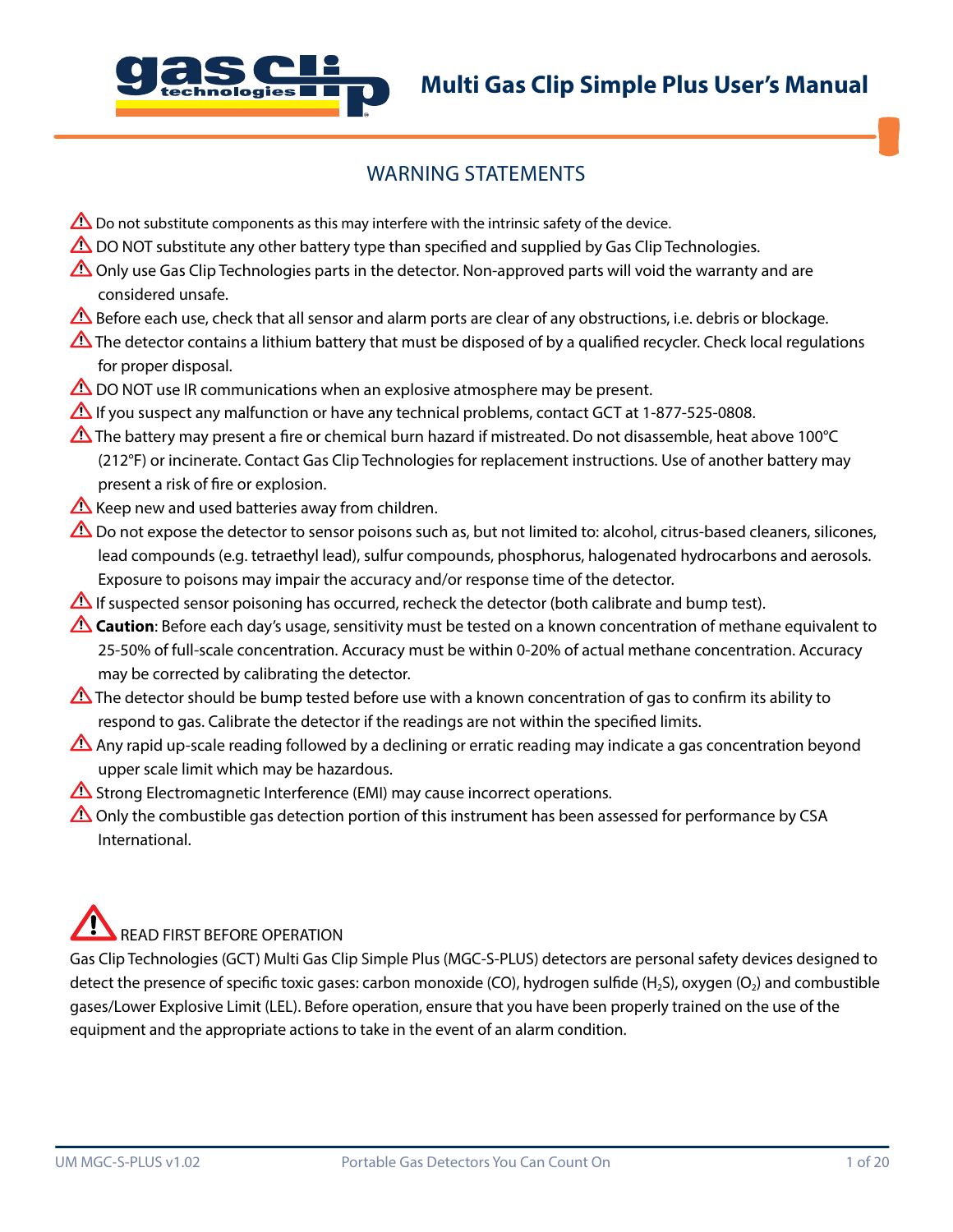



## AVERTISSEMENTS

- $\triangle$  Ne remplacez pas les composants car cela pourrait interférer avec la sécurité intrinsèque de l'appareil.
- A NE PAS substituer un autre type de batterie que celui spécifié et fourni par Gas Clip Technologies.
- $\triangle$  Utilisez uniquement des pièces Gas Clip Technologies dans le détecteur. Les pièces non approuvées annuleront la garantie et sont considérées comme dangereuses.
- Avant chaque utilisation, vérifiez que tous les ports de capteur et d'alarme sont libres de toute obstruction, telle que des débris ou un blocage.
- Le détecteur contient une pile au lithium qui doit être mise au rebut par un recycleur qualifié. Vérifiez les réglementations locales pour une élimination appropriée.
- $\triangle$  NE PAS utiliser les communications IR lorsqu'une atmosphère explosive peut être présente.
- $\triangle$  Si vous soupconnez un dysfonctionnement ou avez des problèmes techniques, contactez GCT au 1-877-525-0808.
- La batterie peut présenter un risque d'incendie ou de brûlure chimique si elle est maltraitée. Ne pas démonter, chauffer à plus de 100°C (212°F), ou incinérer. Contactez Gas Clip Technologies pour obtenir des instructions de remplacement. L'utilisation d'une autre batterie peut présenter un risque d'incendie ou d'explosion.
- $\triangle$  Conservez les piles neuves et usagées hors de portée des enfants.
- $\triangle$  NE PAS exposer le détecteur à des poisons de capteur tels que, mais sans s'y limiter: des nettoyants à base d'alcool et d'agrumes, des silicones, des composés de plomb (par exemple, plomb tétraéthyle), composés soufrés, phosphore, hydrocarbures halogénés et aérosols. L'exposition à des poisons peut altérer la précision et/ ou le temps de réponse du détecteur.
- Si un empoisonnement du capteur est suspecté, revérifier le détecteur (à la fois étalonné et test fonctionnel).
- **Attention**: Avant chaque utilisation quotidienne, la sensibilité doit être testée sur une concentration connue de méthane équivalente à 25% à 50% de la concentration à pleine échelle. La précision doit être comprise entre 0% et 20% de la concentration réelle de méthane. La précision peut être corrigée en calibrant le détecteur. Le détecteur doit être testé avant utilisation avec une concentration de gaz connue pour confirmer sa capacité à réagir au gaz. Étalonnez le détecteur si les lectures ne sont pas dans les limites spécifiées.
- Toute rapide haut de gamme lecture suivi d'une lecture décroissante ou erratique peut indiquer une concentration de gaz au-delà de la limite supérieure de l'échelle ce qui peut être dangereux
- $\Delta$  De fortes interférences électromagnétiques peuvent provoquer des opérations incorrectes.
- Seule la partie détection des gaz combustibles de cet instrument a été évaluée pour la performance par CSA International.

# À LIRE AVANT L'UTILISATION

Les détecteurs Gas Clip Technologies (GCT) Multi Gas Clip (MGC) sont des dispositifs de sécurité personnelle conçus pour détecter la présence de gaz toxiques spécifiques: monoxyde de carbone (CO), sulfure d'hydrogène (H<sub>2</sub>S), oxygène (O<sub>2</sub>) et gaz combustibles/limite inférieure d'explosivité (LIE). Avant utilisation, assurez-vous d'avoir été correctement formé à l'utilisation de l'équipement et à la conduite à tenir en cas d'alarme.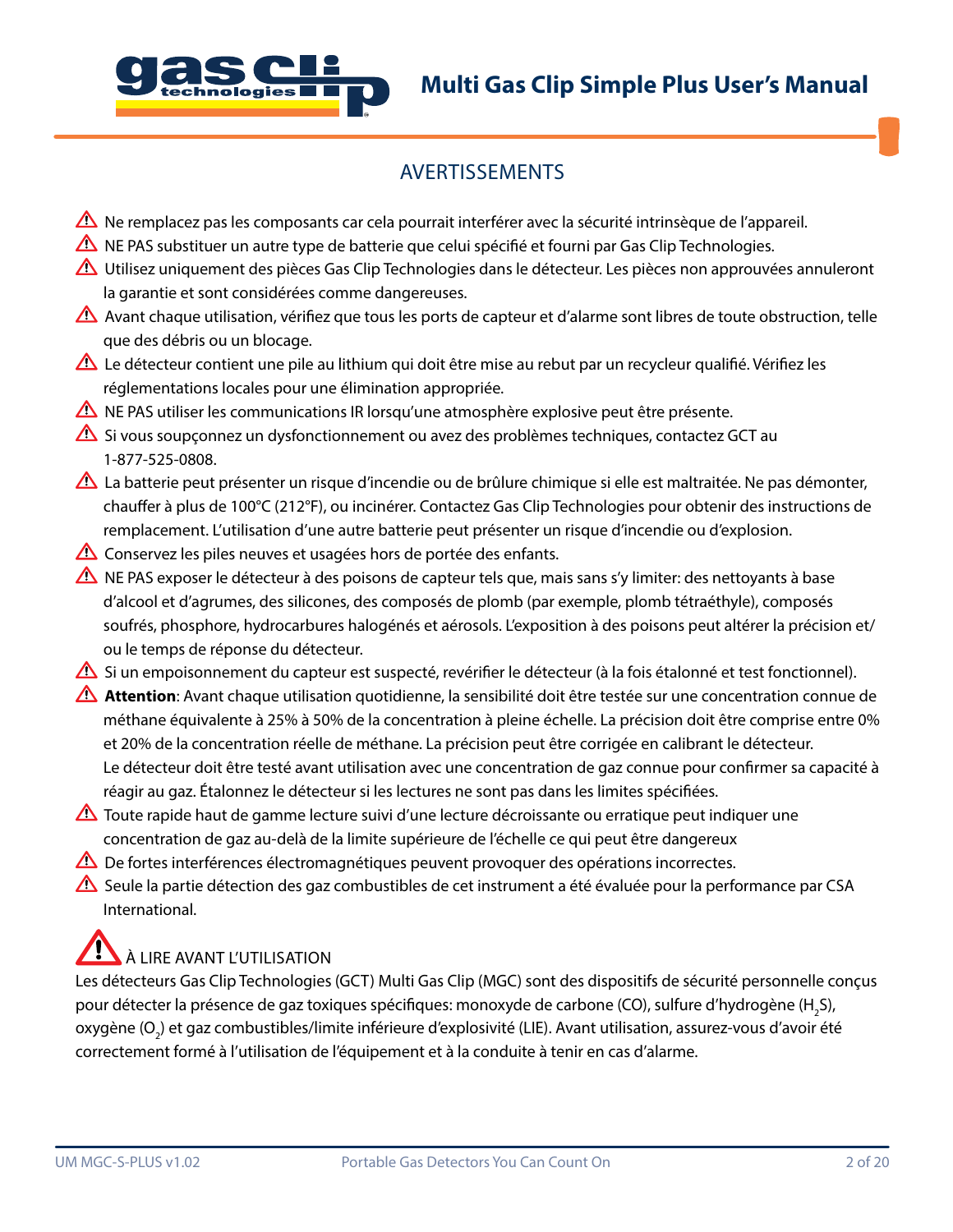

## **DETECTOR COMPONENTS**





| <b>ENTRY</b> | <b>DESCRIPTION</b>                 |  |  |
|--------------|------------------------------------|--|--|
| 1            | Power/Menu Button                  |  |  |
| 2            | I FI Sensor                        |  |  |
| 3            | <b>Calibration Cap Ports</b>       |  |  |
| 4            | O <sub>2</sub> Sensor              |  |  |
| 5            | Dual Tox Sensor                    |  |  |
| 6            | Audible Alarm Port                 |  |  |
| 7            | Display                            |  |  |
| 8            | Alarm Bar I FDs                    |  |  |
| 9            | Maintenance LEDs                   |  |  |
| 10           | Infrared (IR) Communication Window |  |  |
| 11           | Alligator Clip with Safety Ring    |  |  |
| 12           | <b>Certification Label</b>         |  |  |
| 13           | Model and Serial Label             |  |  |

**Included in the box: Multi Gas Clip Simple Plus Detector, MGC-S Calibration Cap, Multi Gas Clip Simple Plus Quick Start Guide & Calibration Certificate.**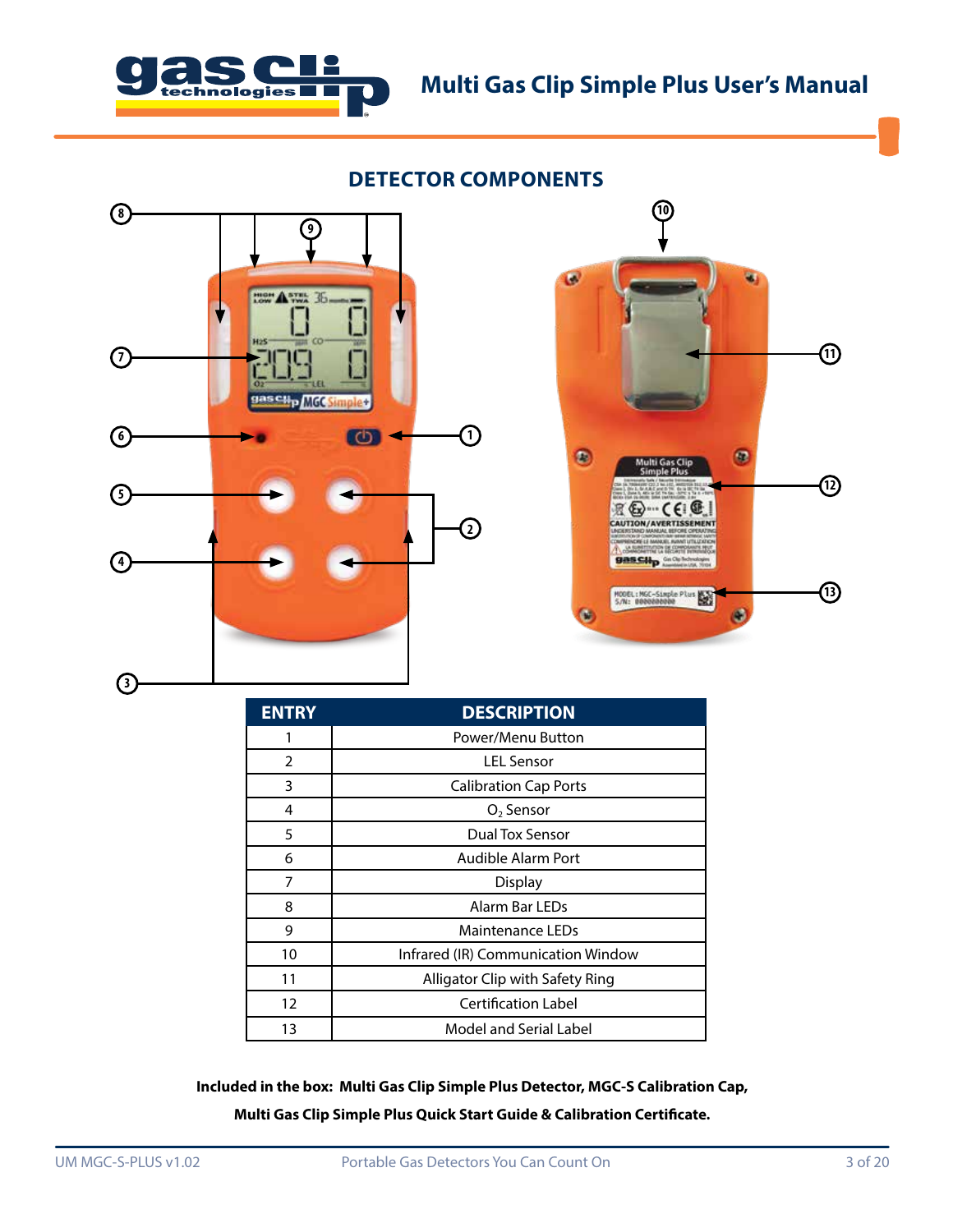

## **DISPLAY COMPONENTS**

*Display Layout*



| <b>Item</b> | <b>Description</b>           |
|-------------|------------------------------|
|             | <b>Alarm Condition</b>       |
|             | Life Remaining               |
|             | <b>Calibration/Test Mode</b> |
|             | <b>Battery Indicator</b>     |
|             | Gas Readings                 |
|             | Gas Identifiers              |

### *Display Details*

When a detected gas has a Gas Reading (5) at or above its alarm thresholds, the Gas Identifier (6) for that particular gas will flash and a warning symbol  $\Delta$  will appear at the top of the display along with the associated Alarm Condition (1).

Detector Life Countdown - Once activated, the detector will display 36 months of Life Remaining (2). Detector will continue to countdown and display the number of months remaining until 30 days remain. Display will then begin showing the number of days remaining until end of life.

During a calibration or bump test, the Calibration/Test Mode icon (3) will appear and flash indicating it is time to apply gas.

The Battery Indicator (4) is displayed as a battery icon which is solid as long as the battery is not low. The battery won't need charging or replacing during the life of the detector. When the battery approaches end of life it will proceed through the following steps:

1/3 of Battery life remaining: Battery Indicator appears as outline only

20 Minutes remaining: Battery Indicator appears as outline only, single beep/flash

10 Minutes remaining: Battery Indicator outline flashes, single beep/flash

5 Minutes remaining: continuous beep/flash every 5 seconds

Expired: 5 long beeps/flashes and then "LOW BAT" is displayed

- **Warning:** Users must familiarize themselves with the display icons in both non-alarm and alarm states.
- **Warning:** If the display is missing icons, or cannot be clearly read, discontinue use and contact GCT.
- **Warning:** The IR LEL sensor will not detect hydrogen (H<sub>2</sub>) or acetylene (C<sub>2</sub>H<sub>2</sub>) gases; however, due to their cross sensitive nature, the CO sensor will go into alarm well below 10% LEL.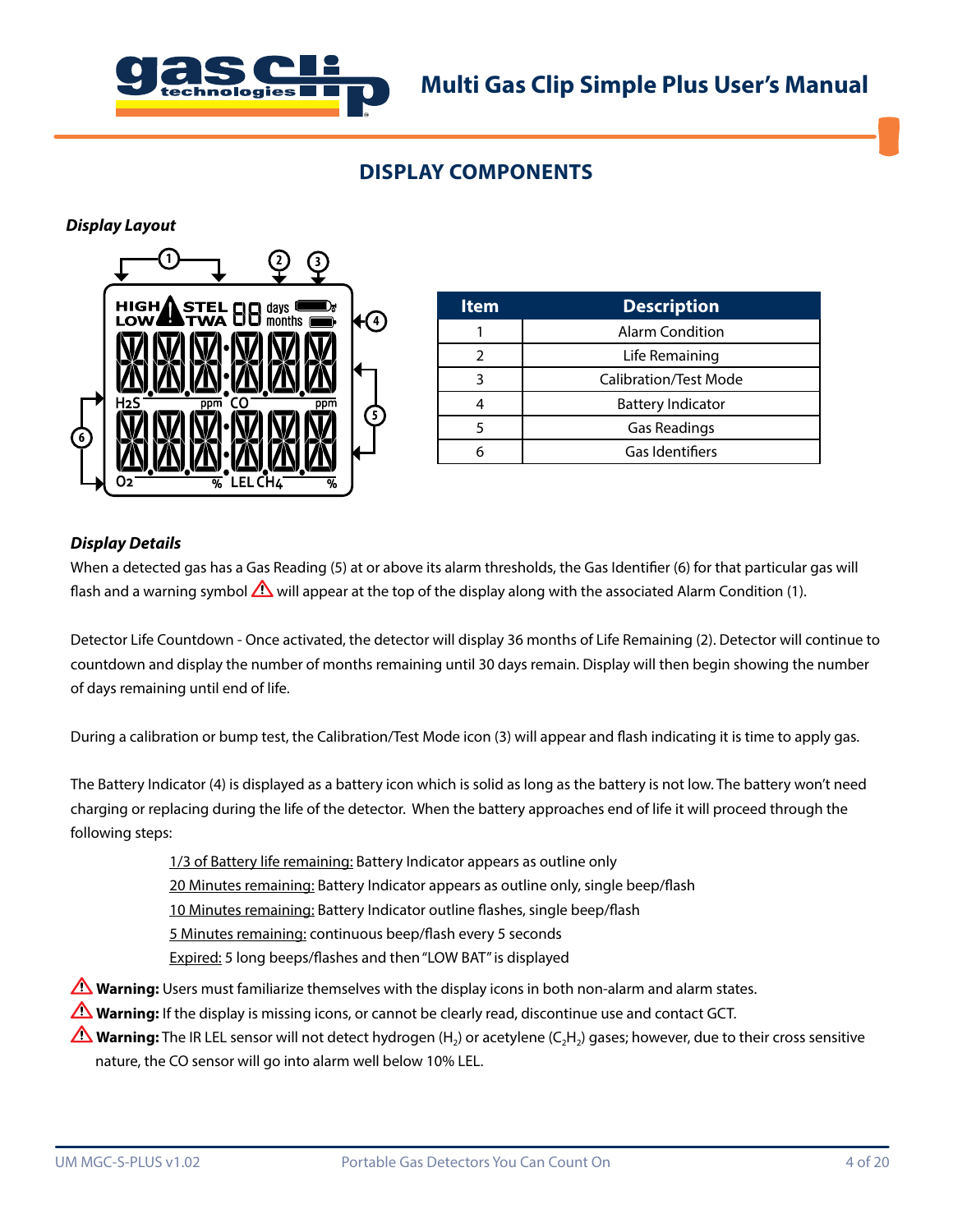

## **BASIC OPERATION**

## *Button Usage*

The following operations are driven by the Power/Menu Button located on the front of the detector:

- Turning on the detector
- Menu navigation
	- *• Main Menu*
	- *• Status Menu*
	- *• Option Menu*
- Bump testing
- Calibration/Auto Zero
- Retest
- Latched Alarm acknowledgment
- Back-light activation
- Off Mode

### *Turning On the Detector*

 $\triangle$  Detector must be turned on in a known clean air environment.

Once activated, the detector will run continuously for 36 months. To activate, briefly hold down the Power/Menu Button. The alarm bars will flash, the detector will vibrate and a start up tone will sound while the detector self-tests the visual, vibrating and audible alarms. Each sensor will show a chasing "0" for the sensor reading while it is stabilizing and being self-tested. Once all sensors have completed the warm up and stabilization sequence  $($   $\sim$  65 seconds), the detector is fully



Chasing "0" - stabilizing Fully operational



**Caution:** The detector should always be bump tested prior to operational use (see **Bump Testing** section, pages 9-11). **Caution:** The detector should be worn on a location within the breathing zone.

### *Off Mode*

To power down the sensors for temporary storage or travel, hold down the Power/Menu Button throughout the AUTO ZERO, RETEST and OFF count downs. Release the button when the "OFF OK" message appears. Sensors are now deactivated. The screen will display "OFF" and the life remaining on the detector. To turn the detector back on, hold the power button down briefly. To disable the Off Mode feature, use the Off Lock option (see **Adjustable Options** section, page 7). NOTE: The Off Mode only deactivates the sensors, the life remaining clock continues to count down.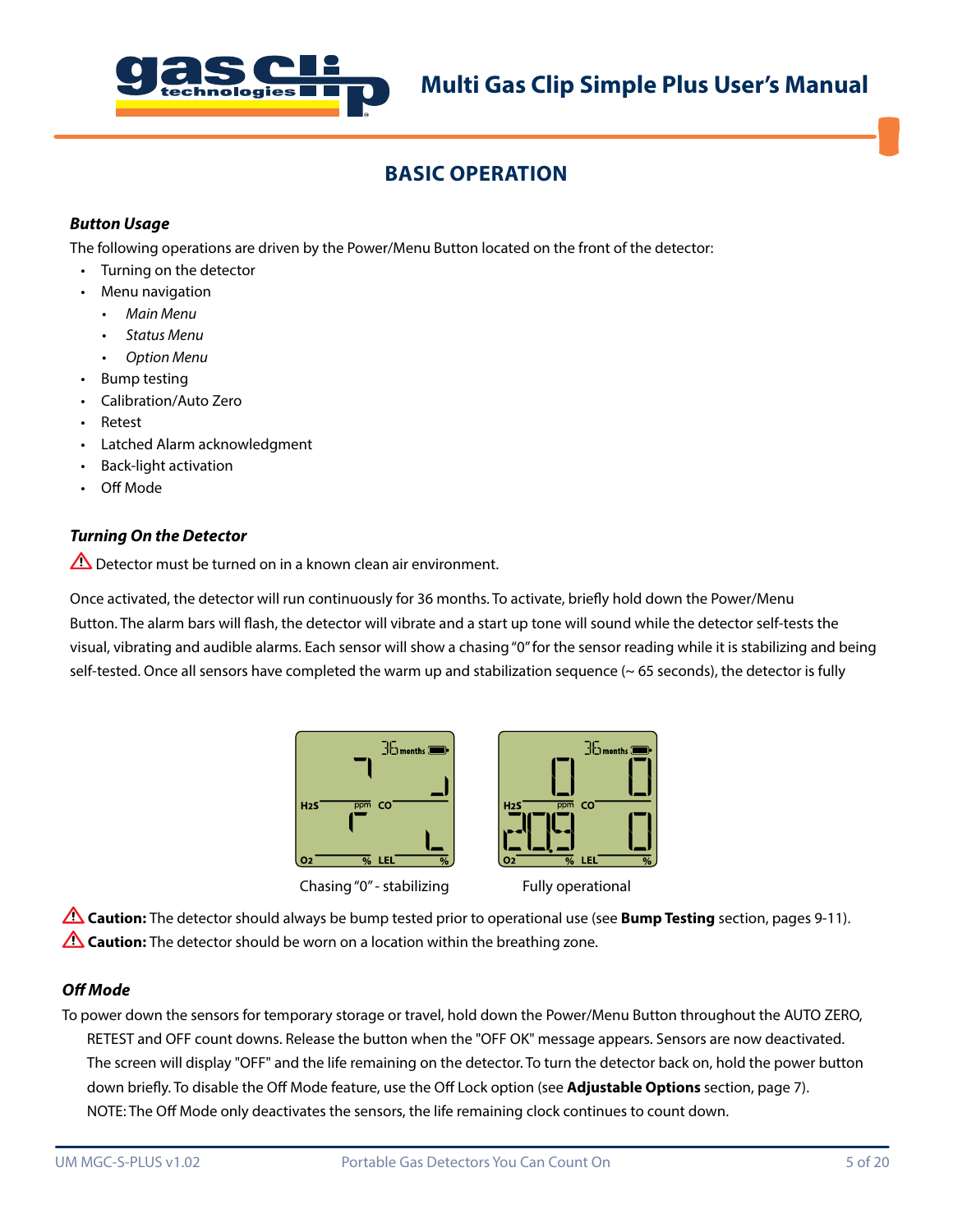

## **ALARMS**

### *Alarm Behavior*

The following table describes the detector's behavior under various alarm conditions:

| <b>Alarm Condition</b>                                    | <b>Audible Alarm</b>                                             | <b>Vibration Alarm</b> | <b>Visual Alarm</b> |  |
|-----------------------------------------------------------|------------------------------------------------------------------|------------------------|---------------------|--|
| Low                                                       | slow beep                                                        | slow vibration         | slow LED flash      |  |
| High                                                      | fast beep                                                        | fast vibration         | fast LED flash      |  |
| <b>TWA</b>                                                | slow beep                                                        | slow vibration         | slow LED flash      |  |
| <b>STEL</b>                                               | fast beep                                                        | fast vibration         | fast LED flash      |  |
| Multi                                                     | slow/fast beep                                                   | slow/fast vibration    | slow/fast LED flash |  |
| Sensor Error                                              | fast beep                                                        | fast vibration         | fast LED flash      |  |
|                                                           | 1/3 of Battery life remaining: battery outline only              |                        |                     |  |
|                                                           | 20 Minutes remaining: single beep/flash, battery outline only    |                        |                     |  |
| Low Battery                                               | 10 Minutes remaining: single beep/flash, battery outline flashes |                        |                     |  |
|                                                           | 5 Minutes remaining: continuous beep/flash every 5 seconds       |                        |                     |  |
| Expired: 5 long beeps/flashes then "LOW BAT" is displayed |                                                                  |                        |                     |  |

Examples of alarm condition screens:



Low Alarm



LEL Sensor Error

*Default Alarms*



High Alarm

H2S Sensor Error



Time Weighted Average



CO Sensor Error



O2 Sensor Error





깨 15

 $35$ <sub>months</sub>



Multiple Alarms Low Battery



**Bump Due Calibration Due** 

| <b>Sensor</b> | H <sub>2</sub> S | CO      | O <sub>2</sub> | UEL |
|---------------|------------------|---------|----------------|-----|
| Low           | 10 ppm           | 35 ppm  | 19.5%          | 10% |
| High          | 15 ppm           | 200 ppm | 23.5%          | 20% |
| TWA           | 10 ppm           | 35 ppm  |                |     |
| <b>STEL</b>   | 15 ppm           | 50 ppm  |                |     |

Alarms are non-latching by default. Alarm thresholds, STEL (Short Term Exposure Limit) intervals, TWA (Time Weighted Average) intervals and latching options may be configured (see **Adjustable Options** section, pages 7-8, for more details).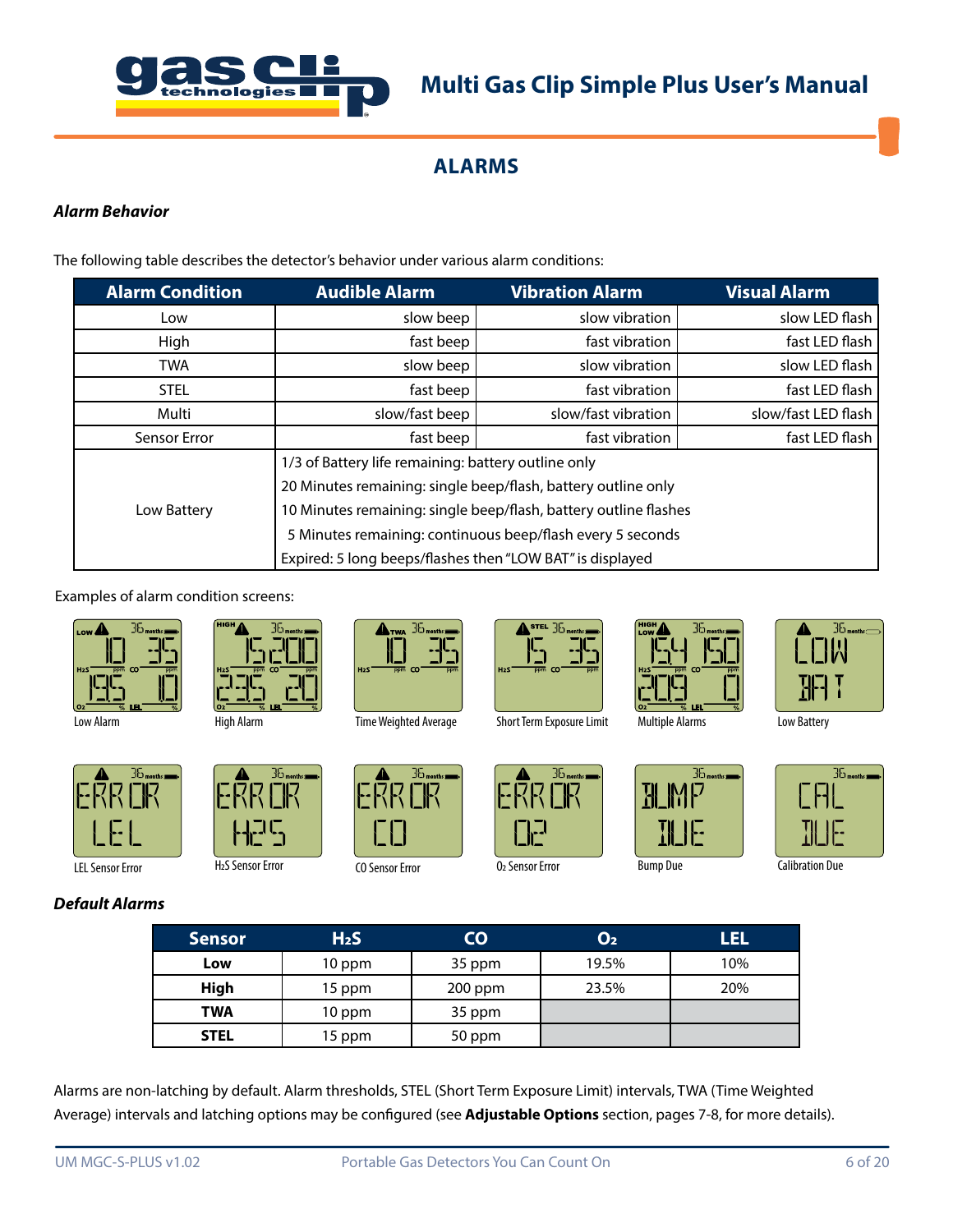

## **DETECTOR MENUS**

#### *Main Menu*

Once activated, the Main Menu is accessed by pressing the Power/Menu Button two separate times in quick succession (doubletap). The detector will display in the following order:

- 1. **Life Remaining** Number of months and days left before the 36 month life of the detector expires. Months remaining will display until there are less than 30 days remaining. From that time, until the end of life, only days remaining will display.
- 2. **Date/Time** Current date & time automatically sets every time the detector is communicated with via GCT IR Link or MGC Simple Clip Dock.
- 3. **User ID/Message** A unique programmed message, up to 46 alpha-numeric characters, can be assigned to individual detectors (refer to the **Adjustable Options** section, page 7). If the User ID/Message does not fit on one screen, it will scroll right-to-left twice. If no User ID/Message is set up, the detector will display the default User ID/Message, GAS CLIP TECHNOLOGIES, then skip ahead to the Sub-Menu Prompts, "SHOW STATUS" & "SHOW OPTION".
- 4. **Sub-Menu Prompts** Two prompts, "SHOW STATUS" and "SHOW OPTION", will display one after another. Pressing the Power/Menu Button briefly during either Sub-Menu prompt will display the detector's current information. "SHOW STATUS" accesses the Status Menu and "SHOW OPTION" accesses the Option Menu. If the Power/Menu Button is not pressed during "SHOW STATUS" or "SHOW OPTION", the detector will immediately return to normal operation.

#### *Status Menu*

The Status Menu is accessed by pressing the Power/Menu Button once during the "SHOW STATUS" prompt. The detector will display in the following order:

- 1. **L. CAL** the last calibration date
- 2. **CAL DUE** or **CAL IN XXXd.** denotes if a calibration is due or how many days until it is due (will be displayed only if a calibration interval has been set up)
- 3. **L. BUMP** the last bump test date
- 4. **BUMP DUE** or **BUMP XXXd.** denotes if a bump test is due or how many days until it is due (will be displayed only if a bump test interval has been set up)
- 5. **TWA** current Time Weighted Average readings.
- 6. **STEL** current Short Term Exposure Limit readings.
- 7. **HIGH** peak sensor readings.
- 8. **CLEAR ALL** prompt press Power/Menu Button once during CLEAR ALL prompt to clear the TWA, STEL and Peak sensor readings.

**Calibration Information** - The date of the last calibration, along with the number of days remaining until the next calibration is due, will be displayed. If calibration is due, the detector must be calibrated (refer to the **Calibration** section, page 12).

**Bump Test Information** - The date of the last bump test, along with the number of days remaining until the bump test is due, will be displayed. If a bump test is due, the detector must be bump tested (refer to the **Bump Testing** section, pages 9-11).

**Peak Levels** - The detector will display the current TWA and STEL readings, followed by the peak concentrations recorded for each sensor since the last "CLEAR ALL".

**Clear Peak Levels** - Pressing the Power/Menu Button during the "CLEAR ALL" prompt will cause the TWA, STEL and peak concentrations to be cleared. Note: this does not remove the information from the internal memory logs of the detector.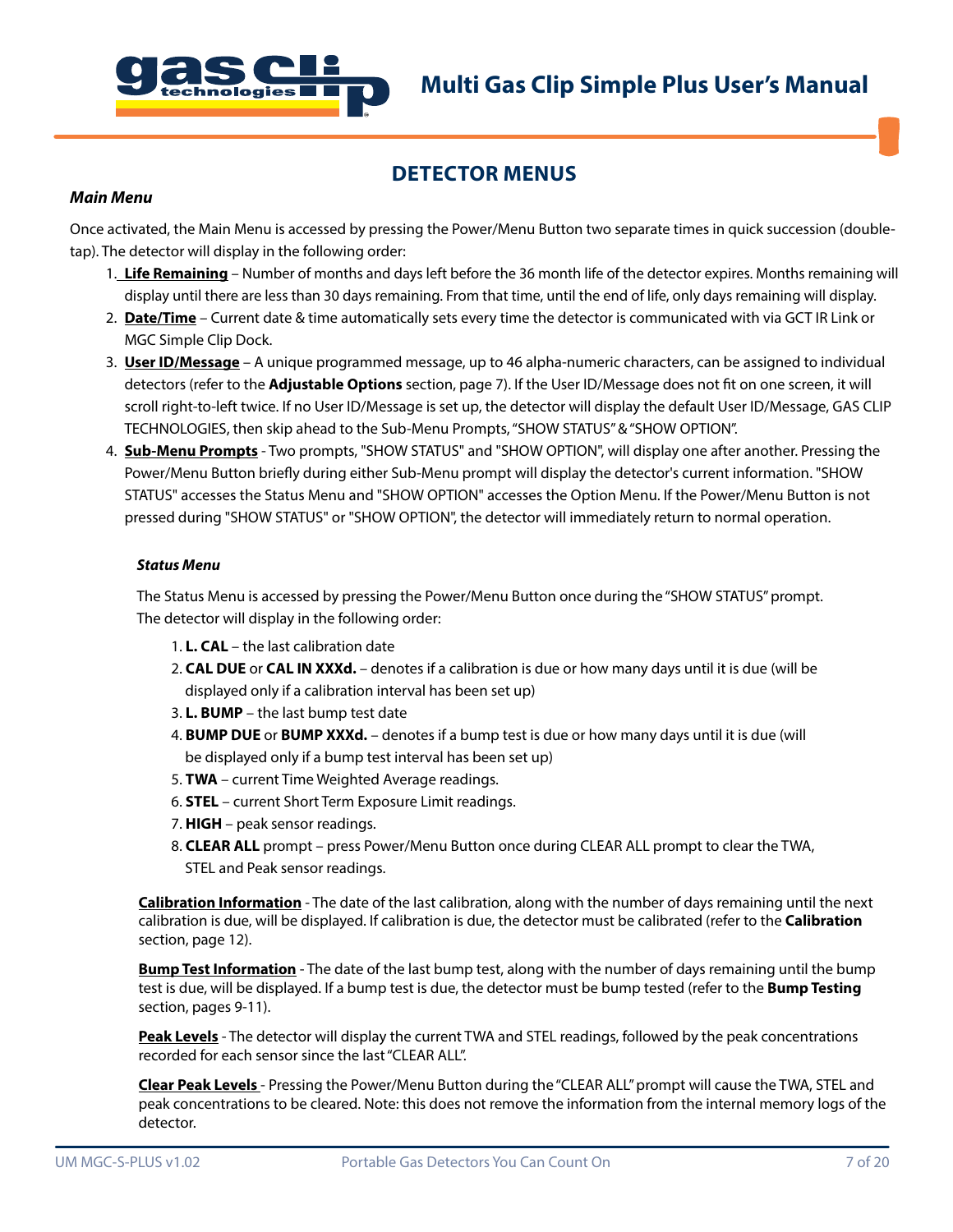

## **DETECTOR MENUS continued**

#### *Option Menu*

The Option Menu is accessed by pressing the Power/Menu Button once during the "SHOW OPTION" prompt. The detector will display in the following order:

- 1. **FW VER** the current firmware version
- 2. **TWA** the set alarm limits for Time Weighted Average
- 3. **STEL** the set alarm limits for Short Term Exposure Limit
- 4. **LOW** the set alarm limits
- 5. **HIGH** the set alarm limits

**Firmware Version** - It is recommended to use the most current firmware version available. The most current firmware version can be easily downloaded from the Resources page of the GCT website at www.gascliptech.com. Firmware can be installed using the GCT IR Link or MGC Simple Clip Dock.

**Alarm Set Points** - The current alarm limits for TWA, STEL, LOW and HIGH will be displayed in sequence. Set points can be adjusted using the GCT IR Link or MGC Simple Clip Dock (see **Adjustable Options** section, page 7).

## **ADJUSTABLE OPTIONS**

The following options can be configured using the GCT IR Link or MGC Simple Clip Dock:

**User ID/Message** - An optional, user-programmable, text message containing up to 46 alpha-numeric characters can be used to show company branding, a detector identifier or any other pertinent information. The User ID/Message will be displayed right after the date and time each time the Main Menu is accessed. Default User ID/Message is "GAS CLIP TECHNOLOGIES".

**Alarm Limits** - This option allows you to set sensor low and high alarm limits. Each sensor contains separate alarm threshold values that tell the detector when to go into alarm.

### **Caution: Confirm alarm levels with local laws/regulations before operation.**

**SAFE Display** - If Safe Display is enabled, screen will display "SAFE" as long as there are no gas or detector alerts.

**Self-Test Lock** - If a sensor fails a self-test, the detector shows "Err" on the display and goes into high alarm. By default, the alarm can be silenced by pressing the Power/Menu Button. The Self-Test Lock option prevents the alarm from being silenced.

**Maintenance Notification** - If Maintenance Notification is enabled, the detector will periodically flash the maintenance LED when a bump test or calibration is due. Otherwise, if the option is disabled, the detector will only show the maintenance text on the display.

**Dock Lock** - This option restricts bump tests and calibrations to only being able to be performed with MGC Simple Clip Docks. Manual tests will not be able to be performed.

**Latching Alarms** - Alarms are non-latching by default, therefore, once the gas readings fall back within the set limits after an alarm condition, the detector will cease to alarm and return to normal operation. Latching alarms will hold the detector and its display in its peak alarm condition until the Power/Menu Button is pressed.

**Life Display** - If this option is enabled, screen will display "Life Remaining" as long as there are no gas alarms or detector alerts.

**Off Lock** - This option prevents the user from deactivating the detector's sensors with the Power/Menu Button.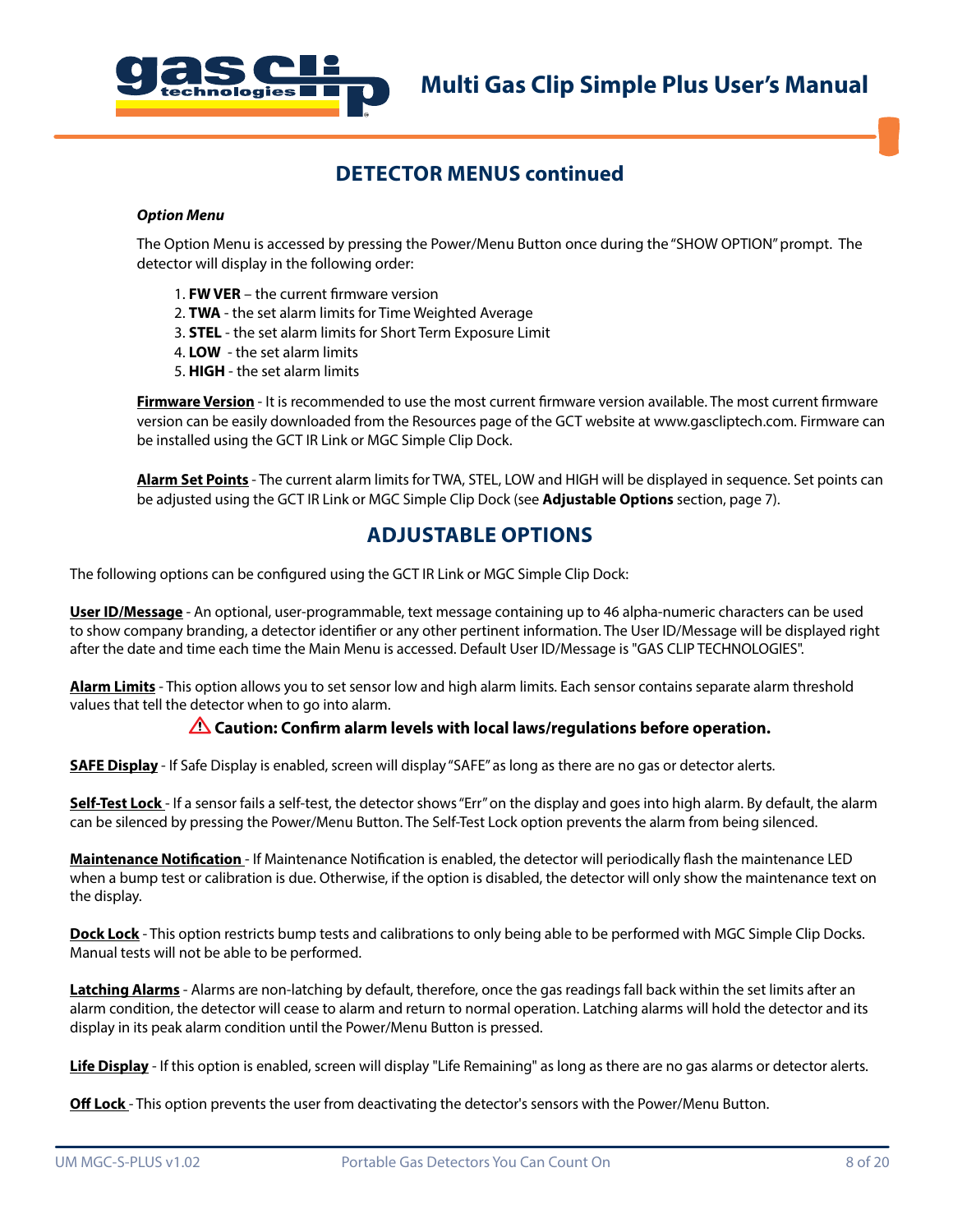

## **ADJUSTABLE OPTIONS continued**

**TWA Method** - The algorithm used to calculate the TWA (Time Weighted Average) can be set to either an average over a moving window (OSHA) or as a cumulative average (ACGIH).

**TWA Interval** - The TWA Interval defines the time frame over which the long-term average is calculated. Default is 8 hours.

**STEL Interval** - The STEL Interval defines the time frame over which the short-term average is calculated. Default is 15 minutes.

**Sensor Enable/Disable** - Individual sensors can be disabled. A disabled sensor is completely removed from the detector's display for sensor readings, alarm limits and calibrations. This option can be enabled/disabled only with the GCT IR Link.

#### **Caution: A disabled sensor will not measure gas or detect alarm conditions.**

**Bump Interval** - The Bump Interval controls how often the detector notifies the user to bump test the sensors. The interval can be individually adjusted for each sensor.

**Calibration Interval** - The Calibration Interval controls how often the detector notifies the user to calibrate the sensors. The interval can be individually adjusted for each sensor.

**Calibration Gas** - When the detector is calibrated, it scales the sensor readings to match the concentrations of the applied gases. The calibration gas concentrations can be adjusted to match the respective levels contained within the gas bottle. Default is 25ppm H2S, 100ppm CO, 18% O2 and 50% LEL (2.5% vol CH<sub>4</sub>). This option can be adjusted only with the GCT IR Link.

<u>%-**by-Volume CH**.</u> - Allows the detector to display gas readings as %-by-volume CH<sub>.4</sub> rather than % LEL. The conversion rate can be configured by specifying what the methane concentration is for 50% LEL (typically 2.5% in N. America and 2.2% in EU).

**Language** - The detector is able to display all its text prompts in any of six languages: English, German, French, Spanish, Italian or Portuguese. *Note: "OL", "ERROR" and sensor icons (H2S, CO, O2 & LEL) remain the same for all languages*.

**Activity LED Period** - This option allows the detector to flash a single LED at a specified interval to indicate that the detector is on. The interval between flashes can be set anywhere from 5 seconds to 120 seconds.

- If using GCT IR Link Software under the Advanced Options section, locate the Activity LED Period box and set the desired interval by either clicking on the UP arrow or typing the desired interval directly into the box. To finalize, click on the WRITE button at the bottom of the screen. To disable this function, type "0" in the Activity LED Period box and press ENTER. The box will display "OFF". Click on the WRITE button to finalize.
- If using GCT Manager Software place a check on the Activity LED box, then go to the LED Period(s) box and set the desired interval by either clicking on the UP arrow or typing the desired interval directly into the box. To finalize, click on the WRITE button at the bottom of the screen. To disable this function, type "0" in the LED Period(s) box and press ENTER. The box will display "OFF". Click on the WRITE button to finalize.

**NOTE: Simply setting the interval in the Activity LED Period box or the LED Period(s) box without clicking on the WRITE button will not enable/disable this function on the detector.**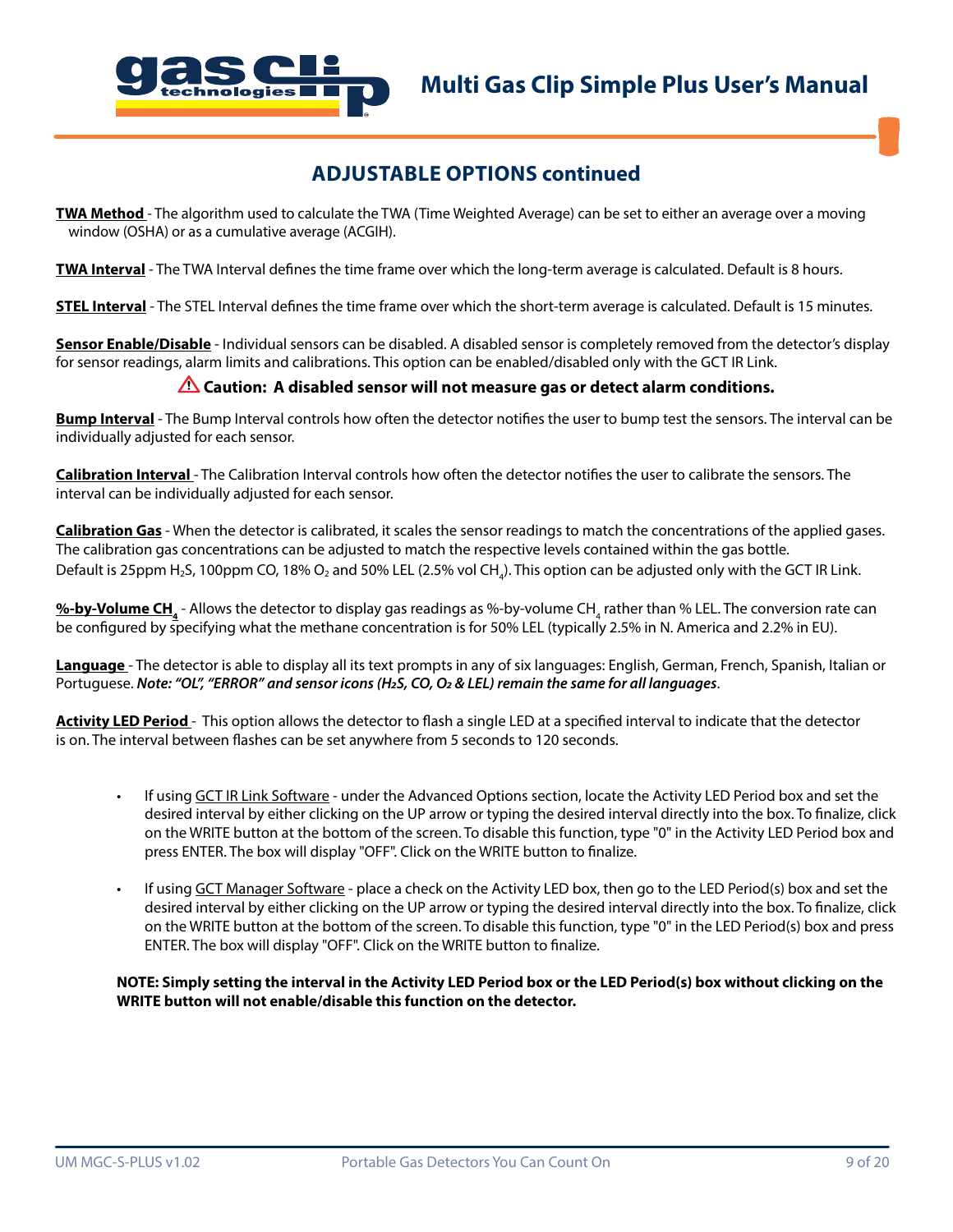

## **DETECTOR MAINTENANCE**

#### *Battery*

This detector is designed so that the battery will not need to be charged during the life of the detector. If the battery is too low, the detector will display "LOW BAT". **If this occurs prior to detector's end of life, contact GCT for technical support.**

## **DO NOT substitute any other battery type than specified and supplied by GCT.**

### *Bump Testing*

The detector can be configured to keep track of regular bump testing intervals in a Bump Log. The interval can be individually adjusted for each sensor using the GCT IR Link software. When a programmed bump test comes due, or if the last bump test has failed, then the detector's display will continually flash "BUMP DUE" until the detector has been successfully bump tested. Performing a bump test that will be recorded in the Bump Log can be done either automatically (insert the detector into the MGC Simple Clip Dock), or manually (apply gas according to the **Manual Bump Test Instructions** described below).

#### **Manual Bump Test Instructions**

Press the Power/Menu Button two separate times in quick succession (double-tap) to access the Main Menu. The display will then show, in the following order:



When the screen displays "SHOW STATUS", quickly press and release the Power/Menu Button to display the current calibration status followed by the current bump test status. The next step depends on the following situations:

**• When a bump interval has been programmed into the detector and a bump test is due**, the current bump test status will show: "L. BUMP \_\_\_" (the date of the last bump test) followed by "BUMP DUE". Audible, visual & vibrating prompting to apply gas will automatically start. The display will alternate between "BUMP DUE" and "APPLY GAS". Clip the MGC-S Calibration Cap (provided with the detector) into place over the sensor ports. Apply gas to the detector at a flow rate of 0.5 LPM and do not disturb while test is being performed. Once all of the sensors have been tested, the detector will go into alarm. Remove the MGC-S Calibration Cap and the detector will return to normal operation after a short period of time. The bump due date will be automatically reset. The bump test will be recorded in the Bump Log.

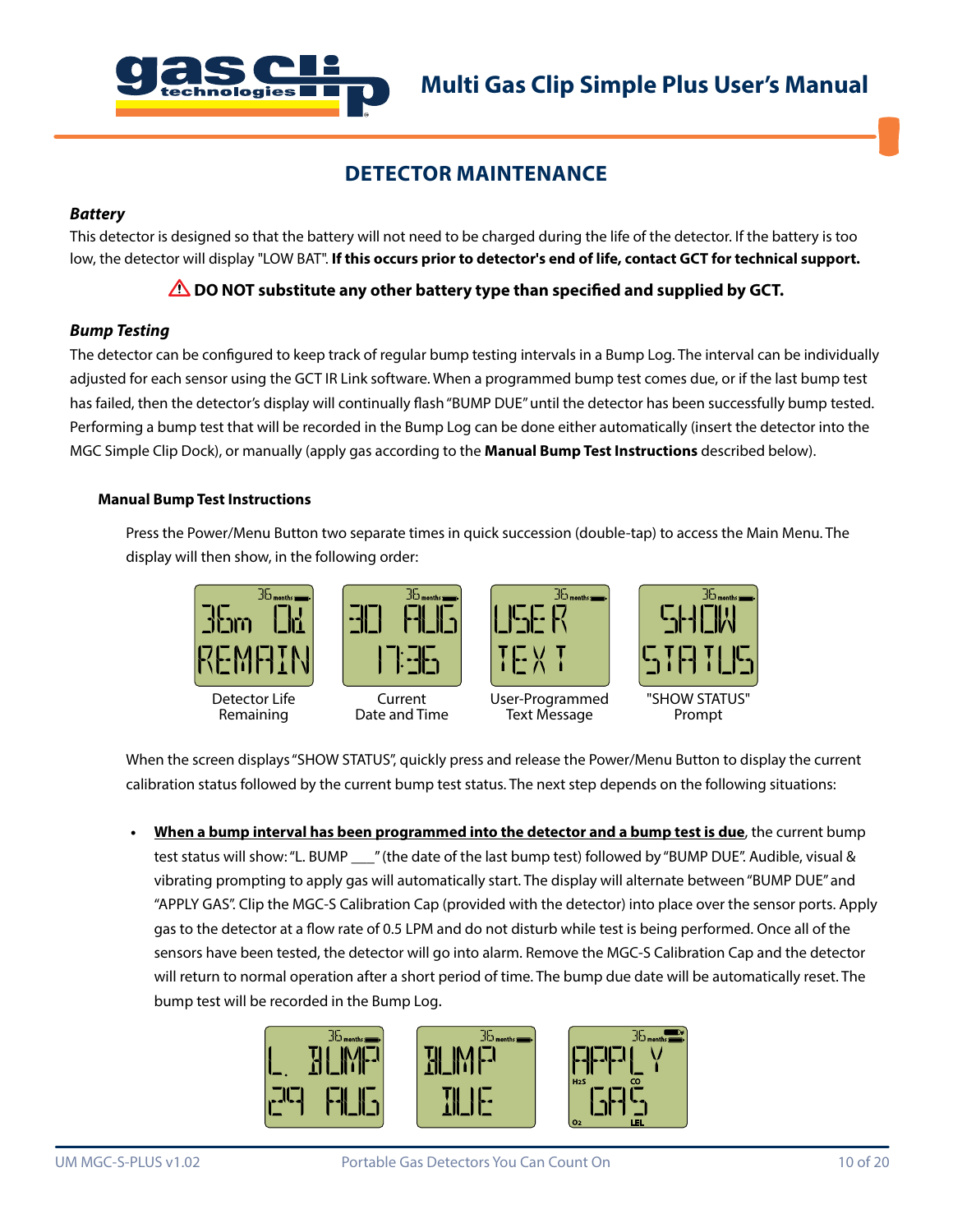



**• When a bump interval has been programmed into the detector, but a bump test is not yet due**, the current bump test status will show: "L. BUMP\_\_\_" (the date of the last bump test) followed by "BUMP XXXd." (the number of days until the next scheduled bump test is due). Quickly press the Power/Menu Button while the display shows "BUMP XXXd." to force a manual bump test. Audible, visual & vibrating prompting to apply gas will start. The display will alternate between "BUMP DUE" and "APPLY GAS". Clip the MGC-S Calibration Cap (provided with the detector) into place over the sensor ports. Apply gas to the detector at a flow rate of 0.5 LPM and do not disturb while test is being performed. Once all of the sensors have been tested, the detector will go into alarm. Remove the MGC-S Calibration Cap and the detector will return to normal operation after a short period of time. The bump due date will be automatically reset based on the new bump date. The bump test will be recorded in



**• When a bump test interval has not been programmed into the detector**, the current bump test status will show: "L. BUMP\_\_\_" (the date of the last bump test). Quickly press the Power/Menu Button while the display shows "L. BUMP\_\_\_" to force a manual bump test. Audible, visual & vibrating prompting to apply gas will start. The display will alternate between "BUMP XXXd." and "APPLY GAS". Clip the MGC-S Calibration Cap (provided with the detector) into place over the sensor ports. Apply gas to the detector at a flow rate of 0.5 LPM and do not disturb while test is being performed. Once all of the sensors have been tested, the detector will go into alarm. Remove the MGC-S Calibration Cap and the detector will return to normal operation after a short period of time. The bump test will be recorded in the Bump Log.



Power/Menu Button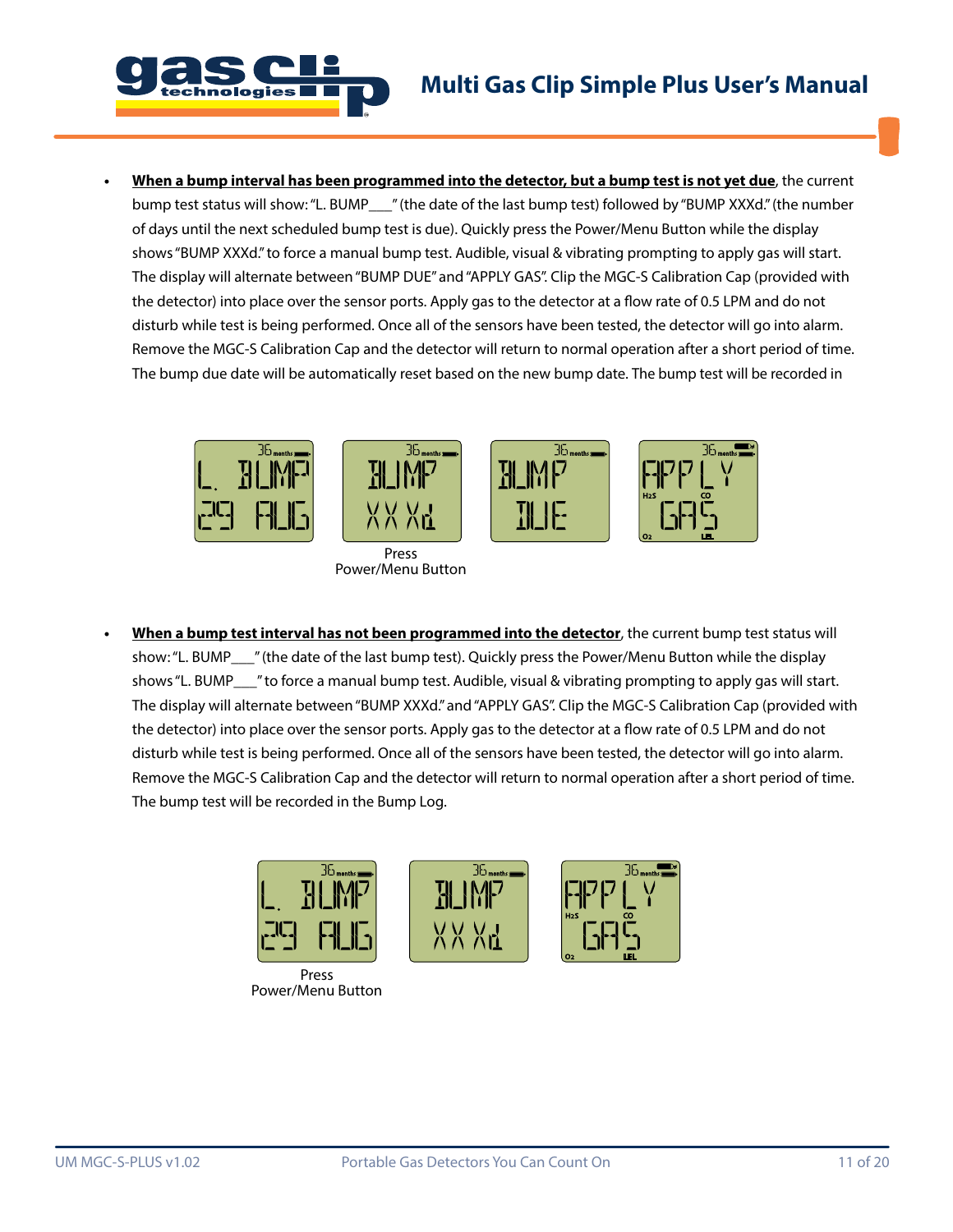

**• When a bump test has failed**, the current bump test status will show: "L. BUMP FAILED" (indicating that the last bump test had failed). Audible, visual & vibrating prompting to apply gas will automatically start. The display will alternate between "BUMP DUE" and "APPLY GAS". Clip the MGC-S Calibration Cap (provided with the detector) into place over the sensor ports. Apply gas to the detector at a flow rate of 0.5 LPM and do not disturb while test is being performed. Once all of the sensors have been tested, the detector will go into alarm. Remove the MGC-S Calibration Cap and the detector will return to normal operation after a short period of time. The bump test will be recorded in the Bump Log.



If a sensor fails the bump test, display will show "ERROR" and designate which sensor (CO, H2S, O2 or LEL) did not pass (see "ERROR" display screens below). **If this occurs, contact GCT for technical support**.



## *A* **Under no circumstances should a detector that has failed a bump test be used.**

During a manual bump test, the audible, visual & vibrating prompting to apply gas will continue for approximately two minutes. If gas is not applied within the two minutes, then the bump test will automatically fail. The prompts will cease, the detector will return to normal operation, but the display will continually flash "BUMP DUE" until the detector has been successfully bump tested. Please note, to abort a bump test at any time, press the Power/Menu Button once and the detector will return to normal operation.

*Note - Users may simply apply gas to the detector at any time during normal operation to run a bump test without going through the steps above. Be aware, this will not be recognized by the detector as a Manual Bump Test therefore it will be recorded into the Event Log as an Event, not into the Bump Log as a Bump Test.*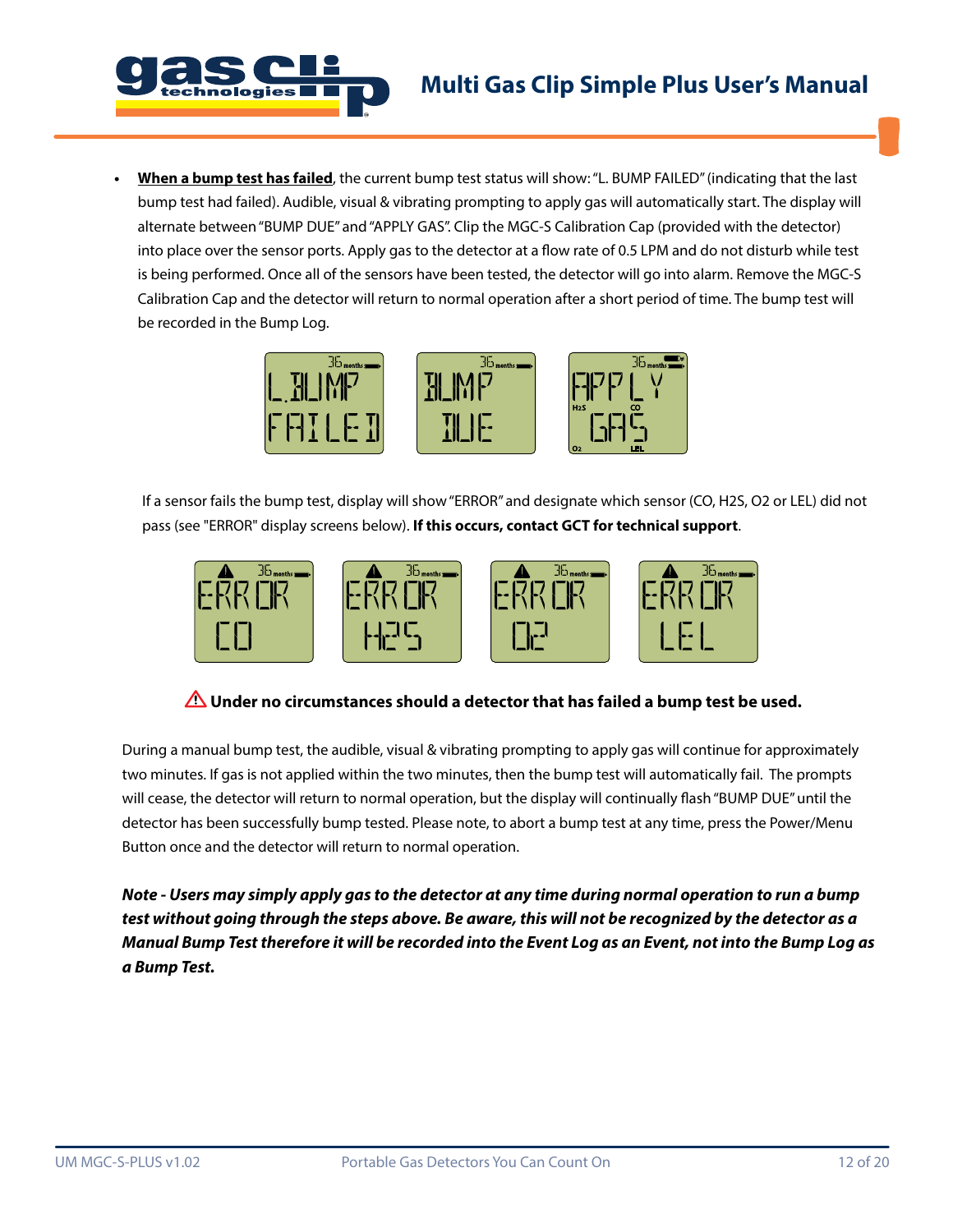

#### *Calibration*

The detector can be configured to keep track of regular calibration intervals in a Calibration Log. The interval can be set using the GCT IR-Link software. When a calibration comes due, or if the last calibration has failed, then the detector's display will continually flash "CAL DUE" until the detector has been successfully calibrated. Performing a calibration that will be recorded in the Calibration Log can be done either automatically (insert the detector into the MGC Simple Clip Dock), or manually (apply gas according to the Manual Calibration Instructions described below).

#### **Manual Calibration Instructions**

To enter the Manual Calibration mode, continuously hold down the Power/Menu Button. Release the button when the "ZERO OK" message appears. The detector will first automatically zero the sensors at the current baseline reading, then the "APPLY GAS" prompt will appear. Display will show:



Release Power/Menu Button

Once the screen displays "APPLY GAS", clip the MGC-S Calibration Cap (provided with the detector) into place over the sensor ports. Apply gas to the detector at a flow rate of 0.5 LPM and do not disturb while calibration is being performed. Sensor readings will be displayed as the gas is detected and as the detector adjusts the calibration parameters. Once calibration is complete, the detector will display the next calibration date before returning to normal (alarming) operation. If a sensor fails to calibrate, the detector will display "ERROR" (an error message for the failed sensor). Check your gas connections and concentration before attempting a second calibration. **If a sensor fails to calibrate after a second attempt, contact GCT for assistance**.

#### *Auto Zeroing*

To Auto Zero the detector, enter Manual Calibration mode as described above. Once the screen displays "APPLY GAS", briefly press the Power/Menu Button. The screen will then display "CAL ABORT" followed by the number of days remaining before the next set calibration date. The detector has been successfully auto zeroed and returns to normal operation.

# **Auto Zero the detector only in a known clean air environment.**

**The DO NOT Auto Zero in temperatures above or below the specified range of 0°C to 40°C.** 

#### *Retest*

To attempt recovery from sensor "Err", continuously hold down the Power/Menu Button during count downs. Release the button when the "RETEST OK" message appears. The detector will retest sensors and auto zero the detector. Auto Zeroing precautions apply.

## **Under no circumstances should a detector displaying "Err" be used.**

## *Storage*

Store the detector in a safe, dry place between 32°F and 77°F (0°C and 25°C).

**Review the warranty period and the "Activate before..." date that is printed on the product box label.**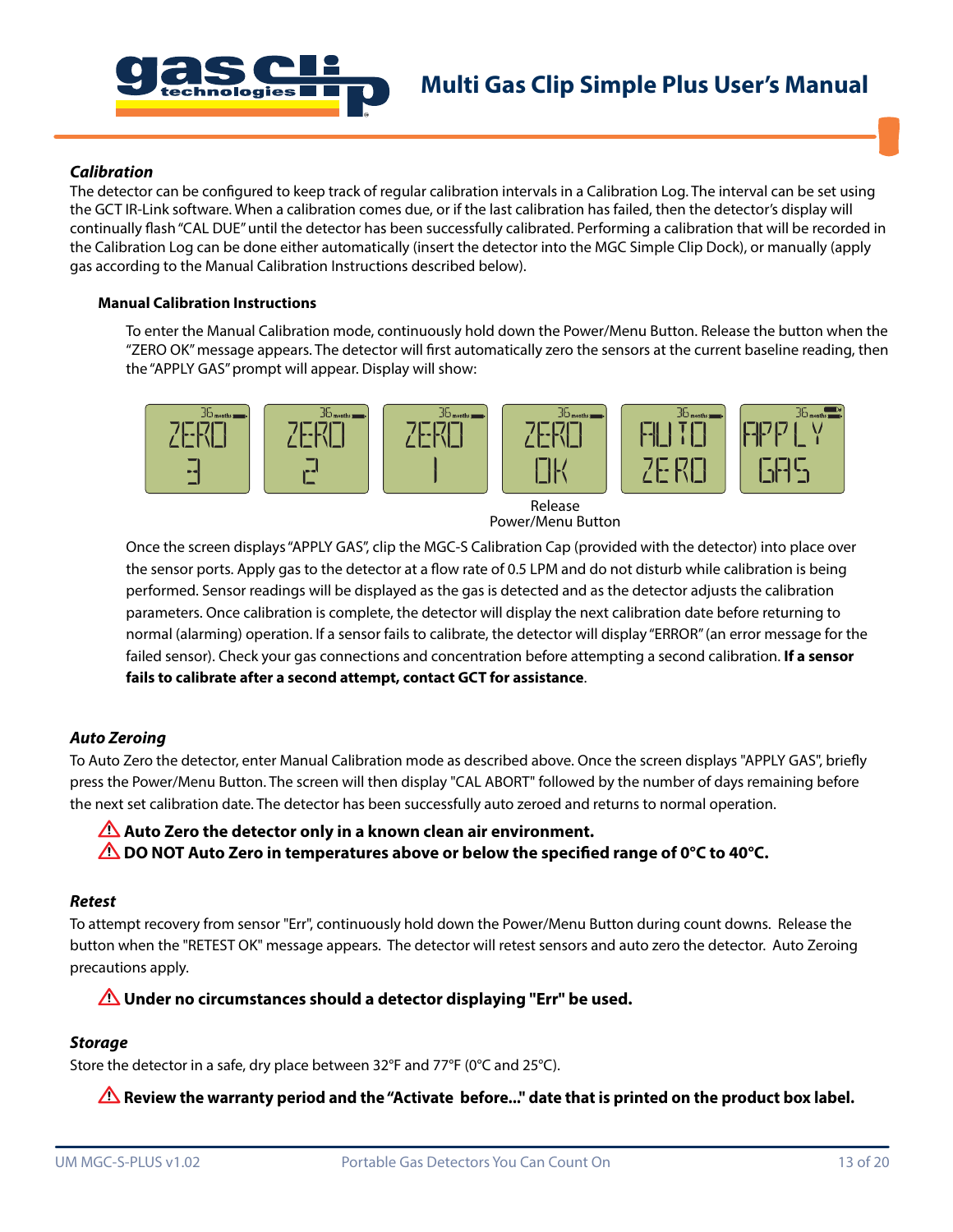

## **DETECTOR RECORDS (LOGS)**

During operation, the detector automatically records all usage activity. These records can be downloaded from the detector using the GCT IR Link or MGC Simple Clip Dock.

The Event, Bump and Calibration Logs are always downloaded. Partial data logs may be downloaded in order to reduce the transfer time. Partial data logs contain approximately 1 week of data. New data log downloads will only contain the data since the last download. Full log downloads contain the entire data log, typically at least 2 months' worth of data.

#### *Event Log*

The detector stores the last 50 alarm events. These are organized by first in, first out (FIFO) so the 51st event will replace the first event and so on. The detector records the specific alarm conditions for each event as follows:

- Date and time at the start of the event
- Duration of the alarm condition
- Each sensor's peak alarm status and reading

#### *Bump Log*

The detector stores the last 50 bump tests. These are organized by first in, first out (FIFO) so the 51st bump test will replace the first bump test and so on. Bump tests are differentiated from normal events when the alarm condition occurs inside of an MGC Simple Clip Dock, or when the detector is manually bump tested according to the Bump Testing section. The detector records the bump status for each test as follows:

- Date and time of bump test
- If the bump test was performed manually or with the MGC Simple Clip Dock
- Each sensor's peak alarm status and reading
- The result of each sensor's bump test

### *Calibration Log*

The detector records the last 50 calibration attempts. These are organized by first in, first out (FIFO) so the 51st calibration will replace the first calibration and so on. Each calibration attempt will be recorded as follows:

- Date and time of calibration
- If the calibration was performed manually or with the MGC Simple Clip Dock
- Each sensor's gas concentration calibrated to
- Each sensor's calibration success status

### *Data Log*

The detector records its current operational status every second. The logging interval cannot be adjusted, but the detector compresses the data to reduce the storage and transfer times of redundant records. The typical logging capacity is at least 2 months of data. The following items are recorded into the log:

- Date and time
- Sensor readings and status conditions
- All user and sensor options
- Events (i.e. low alarm, high alarm)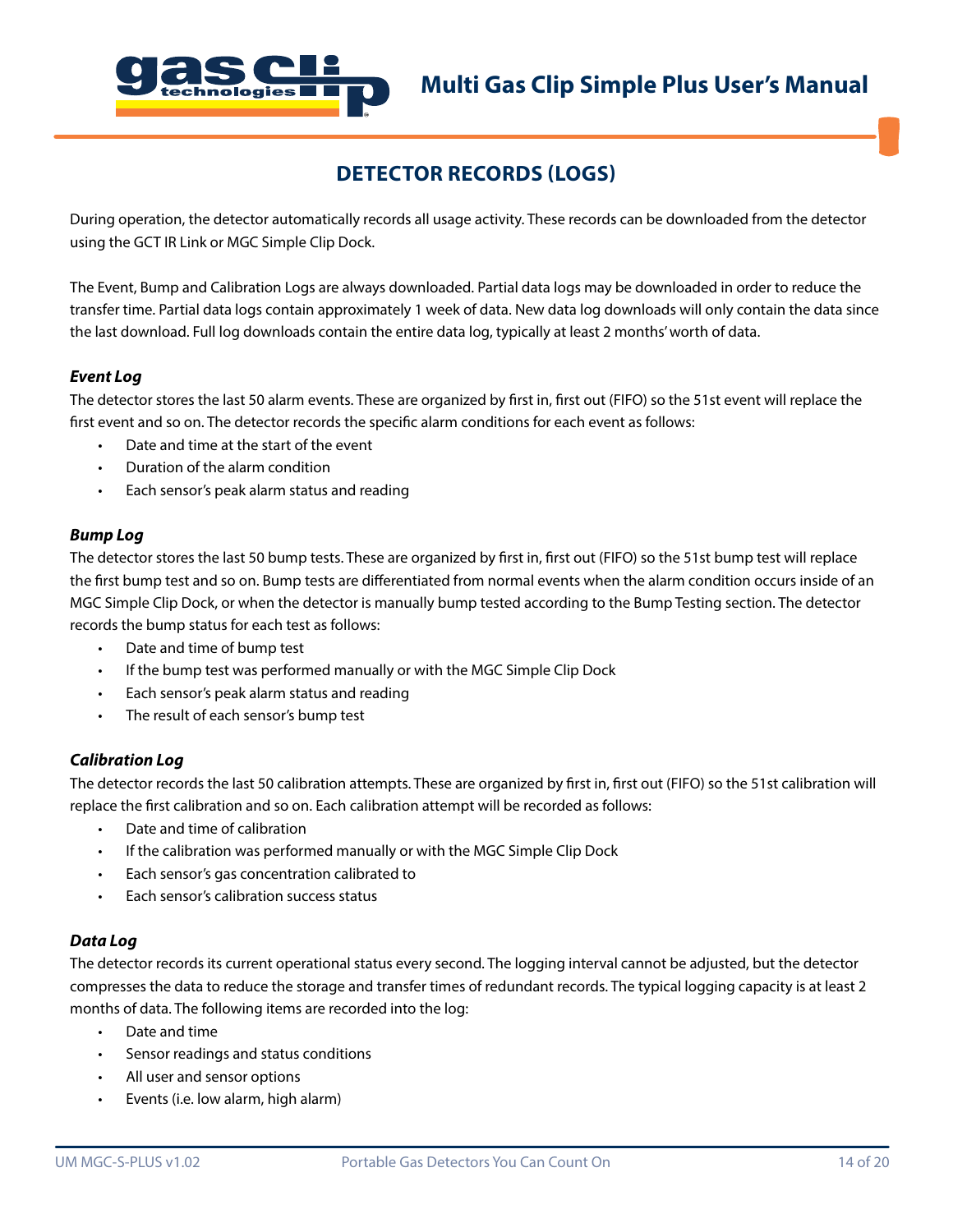

#### **How to Retrieve Data Logs Using the GCT IR Link**

**\*You must have Microsoft Excel to open Data and/or Event Logs \*Computer System Requirements: Available for Windows© based PCs (Vista, 7, 8.x, 10) \*Browser requirements: Google Chrome, Firefox, Opera or Edge**

Set detector in front of GCT IR Link with GCT IR Link Communication Window and MGC Simple Plus IR Communication Window lined up approximately 2-3 inches apart.





- 1. Open GCT IR Link Software (downloaded for free from www.gascliptech.com under Resources tab).
- 2. Click on Download Logs icon  $\mathbf{L}$  at the top left corner.
- 3. Select Destination Folder (wherever you want to store the logs on your computer).
- 4. Select what kind of logs you want to download:
	- a. Event Logs Only
	- b. Events & Partial Data Log (last week of data)
	- c. Events & New Data Logs Only (All data logs from last time you pulled the logs to current)
	- d. Full Logs (approximately 2 months)
- 5. If a check mark is in the box above where you select what logs you want to download, the logs will automatically open in Microsoft Excel once it's downloaded.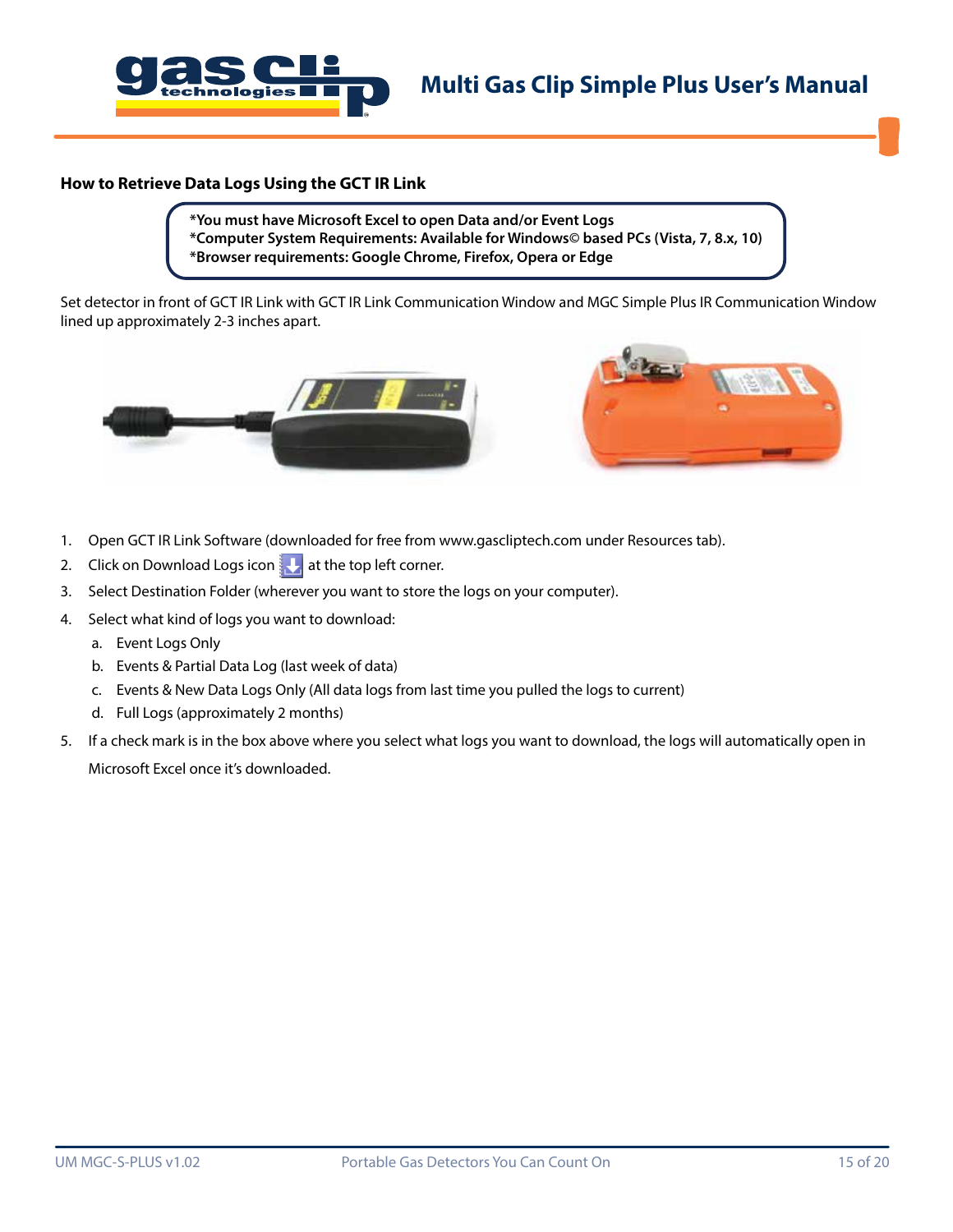

## **ACCESSORIES AND REPLACEMENT PARTS**

**MGC Simple Clip Dock** (P/N: MGC-S-DOCK) - Portable, chargeable all-in-one docking station in durable carry case for automated 4-detector simultaneous bump testing, calibrating, record keeping and programming. For use with MGC Simple or Simple Plus

• Also available in **High Pressure** (P/N: MGC-S-DOCK-HP) or **Ethernet** (P/N: MGC-S-DOCK-ETH) version

**MGC Simple Clip Dock Wall Mount** (P/N: MGC-S-WMDOCK) - Same capabilities as a portable docking station that can be wall mounted or stand alone. For use with MGC Simple or Simple Plus

• Also available in **High Pressure** (P/N: MGC-S-WMDOCK-HP) or **Ethernet** (P/N: MGC-S-WMDOCK-ETH) version

**GCT IR Link** (P/N: GCT-IR-LINK) – Infrared communications device and USB cable used for communications between detector and computer to easily make firmware updates, adjust detector settings and record data

**• Replacement GCT IR Link USB Cable** (P/N: GCT-IR-CABLE)

**MGC Simple External Dust Filter Kit** (P/N: MGC-S-X-FILTER-KIT) - MGC Simple External dust filter cap plus 5 filters. For use with MGC Simple or Simple Plus

**• MGC Simple External Dust Filter Replacements** (P/N: MGC-S-X-FILTER-10) - 10 pack of replacement external filters

**MGC Simple Confined Space Kit** (P/N: MGC-S-CSK) - Hard-sided Carrying Case with Foam Insert, 1 ft. Sampling Probe, Air Stone Particulate Filter, MGC Simple Calibration Cap, 10 ft. Sampling Hose and 3 ft. Calibration/Test Hose with Quick Connect, Hand Aspirator Pump Assembly, 0.5LPM regulator and GCT IR Link. For use with MGC Simple or Simple Plus

- Kit also available **with gas** (P/N: MGC-S-CSK-GAS)
- **• Replacement Air Stone Particulate Filter** (P/N: P-FILTER-3) Pack of 3

**MGC Simple Hand Aspirator Kit** (P/N: MGC-S-HAK) - 1 ft. Sampling Probe, Air Stone Particulate Filter, MGC Simple Calibration Cap, 10 ft. Sampling Hose and 3 ft. Calibration/Test Hose connected to Hand Aspirator Pump Assembly. For use with MGC Simple or Simple Plus

**Sampling Probe** (P/N: PROBE-1) - 1 ft. Remote Sampling Probe

- **• Replacement Filters & Gaskets for Sampling Probe** (P/N: PROBE-RF)
- **• Replacement In-line Water Trap Filter for Sampling Probe** (P/N: MGC-WT)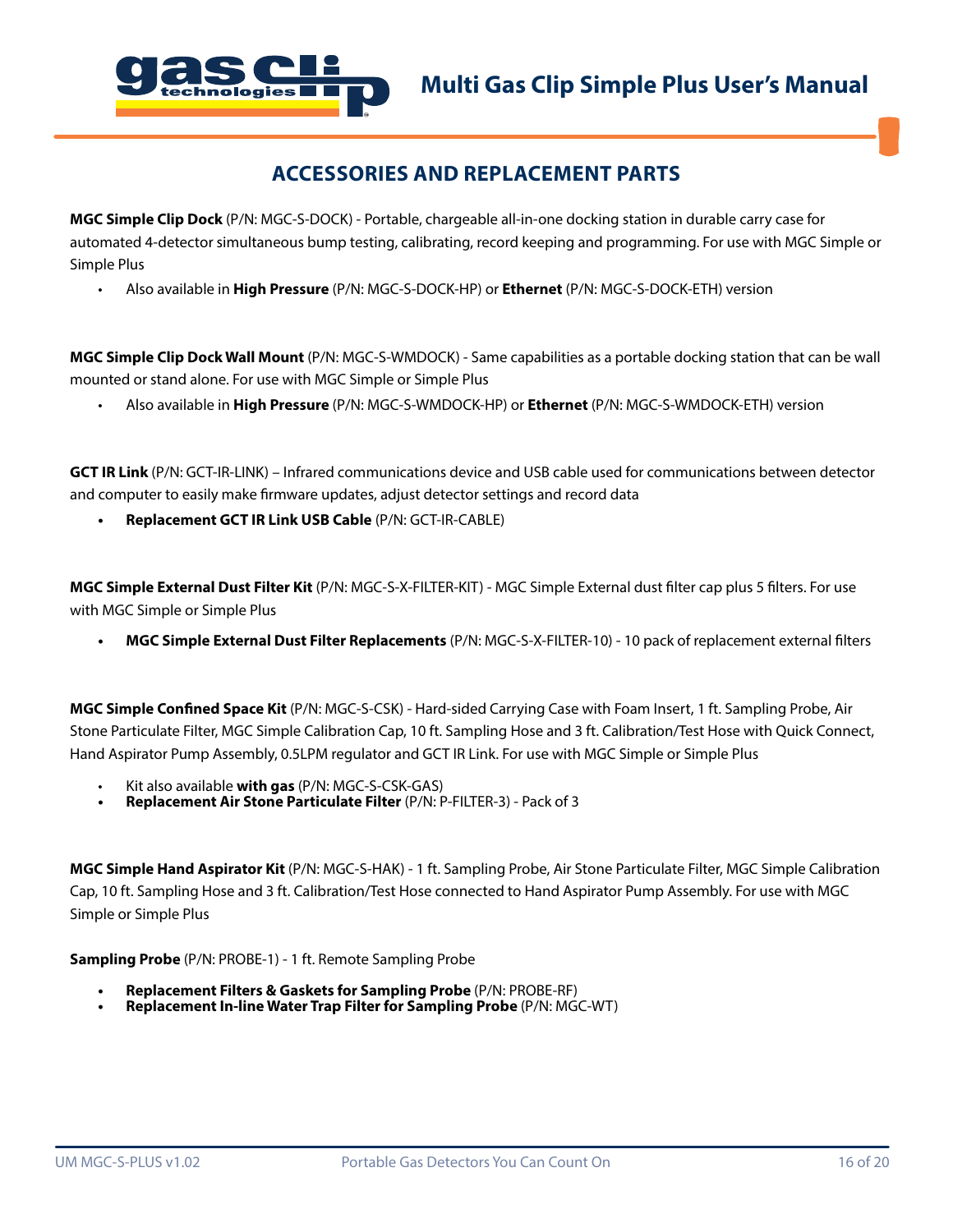

**Calibration Gas** - 25 ppm H<sub>2</sub>S, 100 ppm CO, 18% O<sub>2</sub> and 50% LEL (2.5% vol. Methane)

- 58 L Quad Gas Cylinder (P/N: MGC-Q-58)
- 116 L Quad Gas Cylinder (P/N: MGC-Q-116)

**Calibration/Test Hose** (HOSE-3) – 3 ft. Long 1/8" ID tubing

**Manual Regulator** (P/N: REG-MANUAL) – Regulator for manually bump testing or calibrating

**MGC Simple Calibration Cap** (P/N: MGC-S-CALCAP) – Replacement Calibration Cap. For use with MGC Simple or Simple Plus

**Sampling Hose** (P/N: HOSE-FT) – 1/8" ID tubing sold by the foot

#### **Replacement Sensors:**

- H<sub>2</sub>S & CO Dual-Tox Sensor (P/N: MGC-SE-4DT)
- $\cdot$  O<sub>2</sub> Sensor (P/N: MGC-SE-O2)

#### **Replacement Filters:**

- Filter Pack of 10 (P/N: MGC-S-FILTER-10)
- Filter Pack of 2 (P/N: MGC-S-FILTER-2)

Additional authorized replacement/spare parts for Multi Gas Clip Simple Plus detectors are available.

See the GCT website, www.gascliptech.com, for further details or contact GCT for pricing and availability.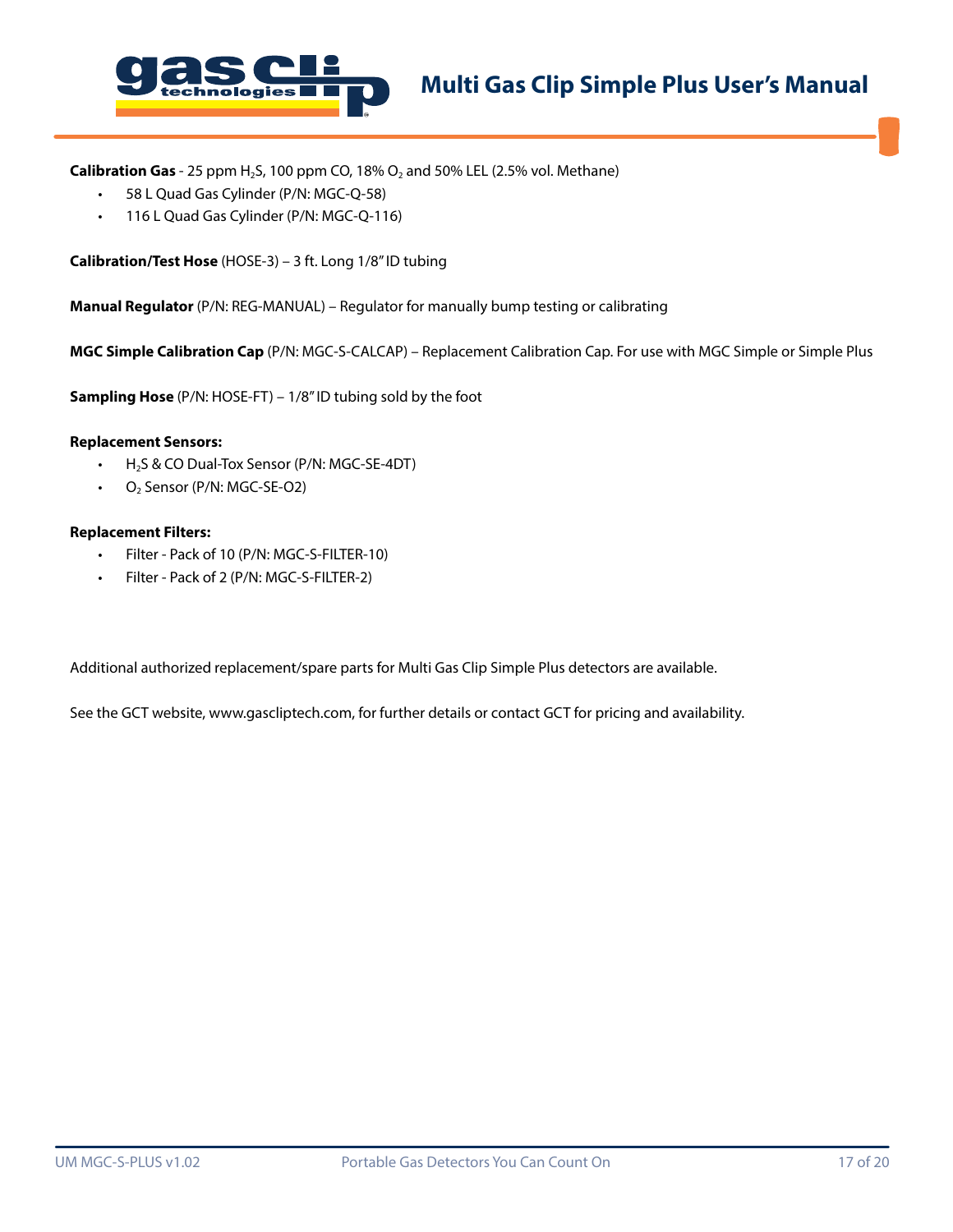

## **DETECTOR SPECIFICATIONS**

| <b>Size</b>               | 4.75 H x 2.75 W x 1.25 D in. (120.65 x 69.85 x 31.75 mm.)                                                                                                                                                                                                                                                                |                                                                                       |                   |                                                        |       |
|---------------------------|--------------------------------------------------------------------------------------------------------------------------------------------------------------------------------------------------------------------------------------------------------------------------------------------------------------------------|---------------------------------------------------------------------------------------|-------------------|--------------------------------------------------------|-------|
| <b>Weight</b>             | 7.675 oz. (220.2 g)                                                                                                                                                                                                                                                                                                      |                                                                                       |                   |                                                        |       |
| <b>Temperature</b>        | -4°F to +122°F (-20°C to +50°C)                                                                                                                                                                                                                                                                                          |                                                                                       |                   |                                                        |       |
| <b>Humidity</b>           |                                                                                                                                                                                                                                                                                                                          | 5% to 95% RH (non-condensing)                                                         |                   |                                                        |       |
| <b>Battery Life</b>       | 1095 days continuous                                                                                                                                                                                                                                                                                                     |                                                                                       |                   | based on an average of 1 minute/day of alarm condition |       |
| <b>Alarms</b>             |                                                                                                                                                                                                                                                                                                                          | Visual, Vibrating, Audible (minimum 95dB)<br>Low, High, STEL, TWA and OL (Over Limit) |                   |                                                        |       |
| <b>LEDs</b>               | 4 Red alarm bar LEDs<br>Yellow backlight (activated on button press)<br>Red backlight (activated on alarm condition)<br><b>Yellow Maintenance Notification LED</b>                                                                                                                                                       |                                                                                       |                   |                                                        |       |
| <b>Display</b>            |                                                                                                                                                                                                                                                                                                                          | Alphanumeric Liquid Crystal Display (LCD)                                             |                   |                                                        |       |
| Logs                      | 50 Bump Tests<br>50 Events<br>50 Calibrations<br>Continuous 1-second data logging (typical capacity > 2 months)                                                                                                                                                                                                          |                                                                                       |                   |                                                        |       |
| <b>Tests</b>              | Full function self-test upon activation<br>Sensors, battery and circuitry tests run continuously                                                                                                                                                                                                                         |                                                                                       |                   |                                                        |       |
| <b>Ingress Protection</b> | IP 68                                                                                                                                                                                                                                                                                                                    |                                                                                       |                   |                                                        |       |
| <b>Warranty</b>           | Full 3 years                                                                                                                                                                                                                                                                                                             |                                                                                       |                   |                                                        |       |
|                           | Gas                                                                                                                                                                                                                                                                                                                      | Range                                                                                 | <b>Resolution</b> | Accuracy*                                              | T90*  |
|                           | H <sub>2</sub> S                                                                                                                                                                                                                                                                                                         | $0 - 100$ ppm                                                                         | 0.1               | $<$ 2 ppm                                              | $30s$ |
| <b>Gases</b>              | CO                                                                                                                                                                                                                                                                                                                       | $0 - 500$ ppm                                                                         | $\mathbf{1}$      | <5 ppm                                                 | $30s$ |
|                           | Combustible                                                                                                                                                                                                                                                                                                              | $0 - 100\%$ LEL                                                                       | 0.1               | See Table 1, page<br>18                                | $30s$ |
|                           | O <sub>2</sub>                                                                                                                                                                                                                                                                                                           | $0 - 30\%$ vol.                                                                       | 0.1               | <0.7% vol.                                             | < 15s |
| <b>Sensor Type</b>        | H <sub>2</sub> S, CO, O <sub>2</sub> : Single plug-in electrochemical cell<br>Combustible (LEL): Soldered infrared (IR)                                                                                                                                                                                                  |                                                                                       |                   |                                                        |       |
| <b>User Options</b>       | User Message, Language, Low Alarm, High Alarm, STEL Alarm, TWA Alarm, TWA Method, TWA<br>Interval, STEL Interval, SAFE, Maintenance Notification, Self-test Lock, Dock Lock, Sensor Enable/<br>Disable, Calibration Interval, Bump Interval, Calibration Gas, %-by-volume, Latching Alarms, Life<br>Display and Off Lock |                                                                                       |                   |                                                        |       |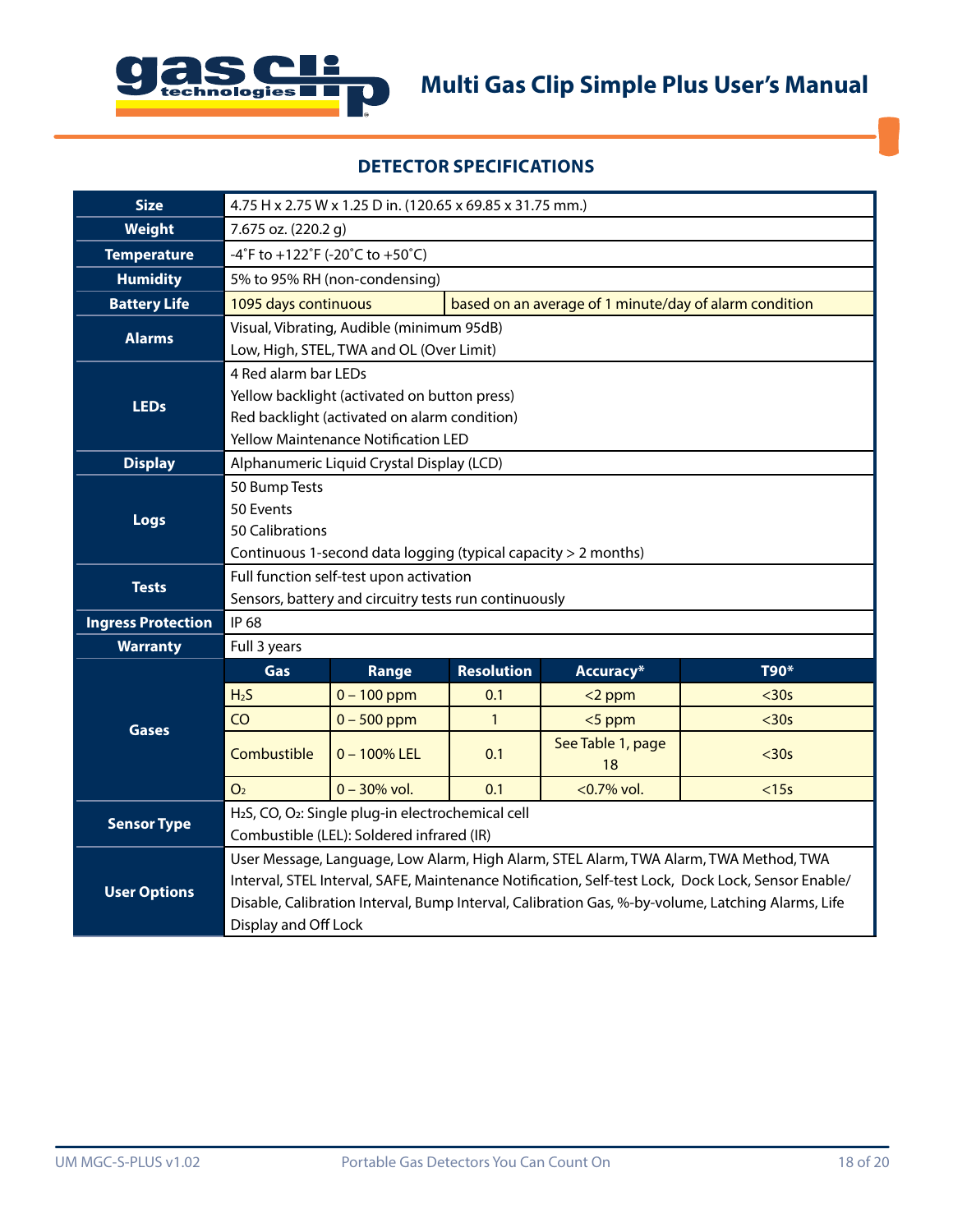

## **DETECTOR SPECIFICATIONS**

|                  | <b>CSA</b>                                               | CSA16.70084100<br>Intrinsically Safe/Sécurité Intrinsèque<br>Class I, Division 1, Group A, B, C, and DT4<br>Ex ia IIC T4 Ga<br>Class I, Zone 0, AEx ia IIC T4 Ga<br>$-20^{\circ}$ C $\leq$ Ta $\leq$ $+50^{\circ}$ C<br>C22.2 No.152-M1984<br>ANSI/ISA 12.13.01-2000<br>CAN/CSA-C22.2 No. 0-M91 (R2001)<br>CAN/CSA-C22.2 No. 60079-0:15<br>CAN/CSA-C22.2 No. 60079-11:14<br>ANSI/UL 60079-0:13<br>ANSI/UL 60079-11:13<br>C22.2 No 142-M1987<br>UL 916 5th Ed |
|------------------|----------------------------------------------------------|--------------------------------------------------------------------------------------------------------------------------------------------------------------------------------------------------------------------------------------------------------------------------------------------------------------------------------------------------------------------------------------------------------------------------------------------------------------|
| <b>Approvals</b> | <b>IECEx:</b>                                            | <b>IECEX CSA 16.0038</b><br>Ex ia IIC T4 Ga<br>-20°C $\leq$ Ta $\leq$ +50°C<br>IEC 60079-0:2011<br>Edition: 6.0<br>IEC 60079-11:2011<br>Edition: 6.0                                                                                                                                                                                                                                                                                                         |
|                  | <b>ATEX:</b><br>$\sqrt{\xi x}$ <sup>T<sub>16</sub></sup> | SIRA 16ATEX2288<br>Ex II 1G<br>Ex ia IIC T4 Ga<br>EN 60079-0:2012/A11:2013<br>EN 60079-11:2012                                                                                                                                                                                                                                                                                                                                                               |

\*Sensor performance is dependent on many factors, including temperature, humidity, sensor age, filter cleanliness, gas delivery, and calibration accuracy. Typical performance will be better than the given limits under most circumstances.